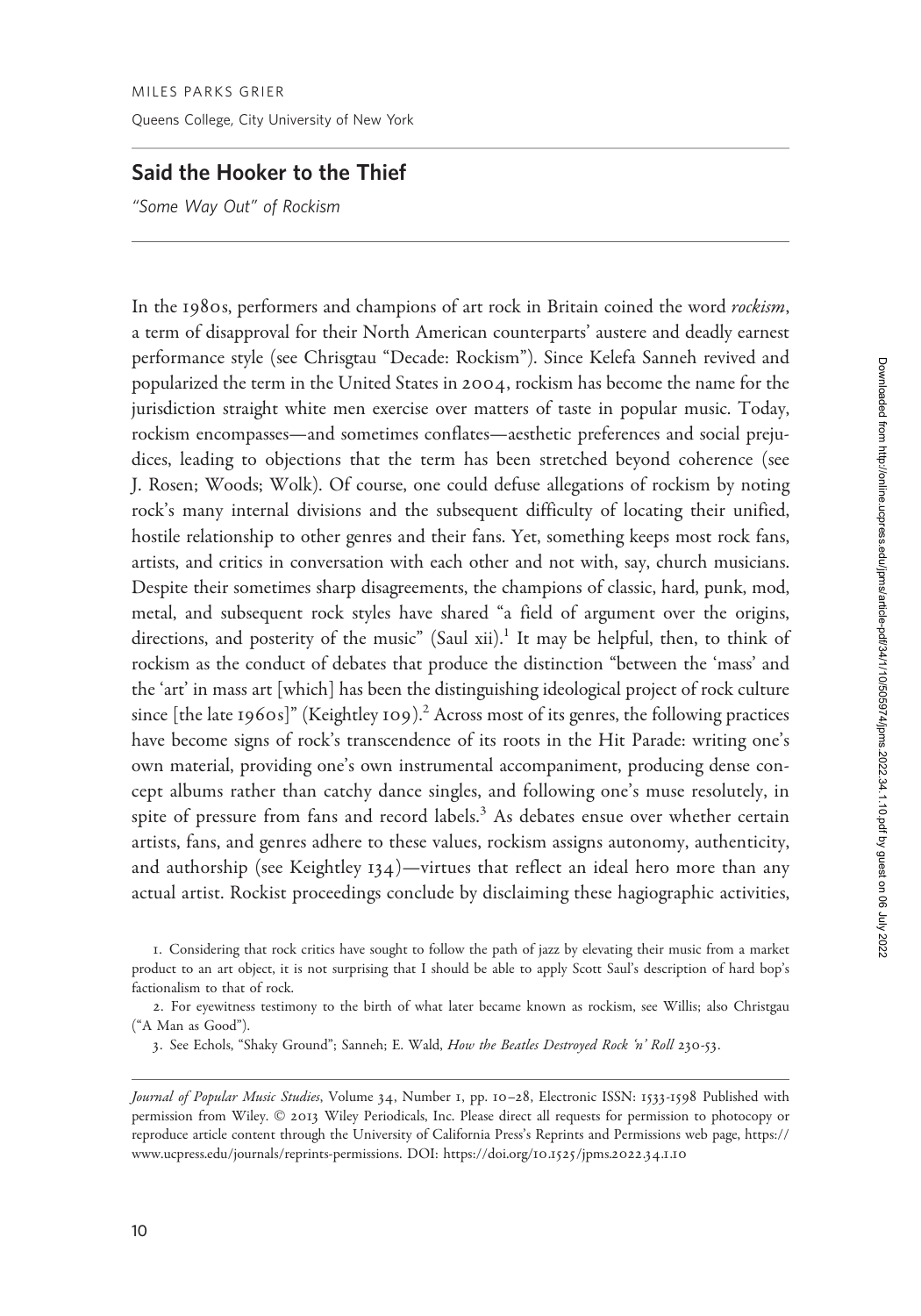declaring that the aforementioned qualities were already present in the sources. Complex figures appear in rock's moral fables as types such as rambling bluesmen, innocent country girls, savvy pimps, and dissolute sellouts. Once dressed in these characters, they are prepared to teach about the corrupting effects of an urban, money economy on individuality.

Before the rockism debate is retired as what some would deem another fruitless exercise in identity politics, it is worth considering the race and gender contours of rock's archetypal cult artist and prostitute. Such a review shows that rock's archetypes have been race- and gender-specific and that these raced and sexualized characters have incited visceral desires to purify, protect, and strengthen rock in relation to competing genres. In this essay, I trace rock's identity-coded market moralities not to resistance to mass culture in the Cold War era but to a longer line of anticommercial ideologies designed to preserve (or create) white male freedom.<sup>4</sup> Adopting this historical frame allows confrontation with the deep dreams ofthe rockist imaginary and opens the possibility of redistributing rock's cultural and economic capital beyond revaluing black roots musicians and derided pop divas. To achieve this fundamental change that both sets of anti-rockists want would entail engaging a theory of volition that can account for agency's inseparable components of self-assertion and submission to external power.<sup>5</sup> In imagining that transformation, I have often returned to a resonant line from classic rock's founding year of 1967, the insistent opening of Bob Dylan's "All Along the Watchtower": "There must be some way out of here." However, instead of assigning that declaration to "the joker," I assign it to the hooker, in the hopes that centering and embracing the compromised figure of the prostitute offers some way out of rockism's constraining notion of freedom as a state of permanent rebellion

## AESTHETIC AND IDENTITARIAN APPROACHES TO ROCK IDEOLOGY

My approach combines two traditions in the critique of rock that have usually been pursued separately. On one side, scholars and journalists interested in rock ideology have rightly noted that Romanticism and Modernism provided rock an aesthetic morality deeply opposed to commercialism (see Frith "The Magic;" Gracyk 176-202; Keightley 111). While they brilliantly demonstrate rock's slippery capacity to be in mass culture while expressing disdain for it, their writing on aesthetics often separates rock and its parent cultures from their connections to broader labor struggles—despite the fact that professional artists have long understood themselves to be we now call culture workers. More attention to the dream of free labor inspiring cultural workers suggests that nineteenth- and early twentieth-century aesthetics bequeathed rock ideology not only an

<sup>4</sup>. Unpropertied white males were the first Western population to find themselves declared equal shareholders in citizenship without sharing in the privileges of their aristocratic fellows. In seeking civic equality, subsequent populations have engaged in a prototypical search inherited from those first recipients of formal and not substantive equality.

<sup>5.</sup> Madison Moore finds this duality in *fierceness*, which entails "both ownership and the loss of control" (73).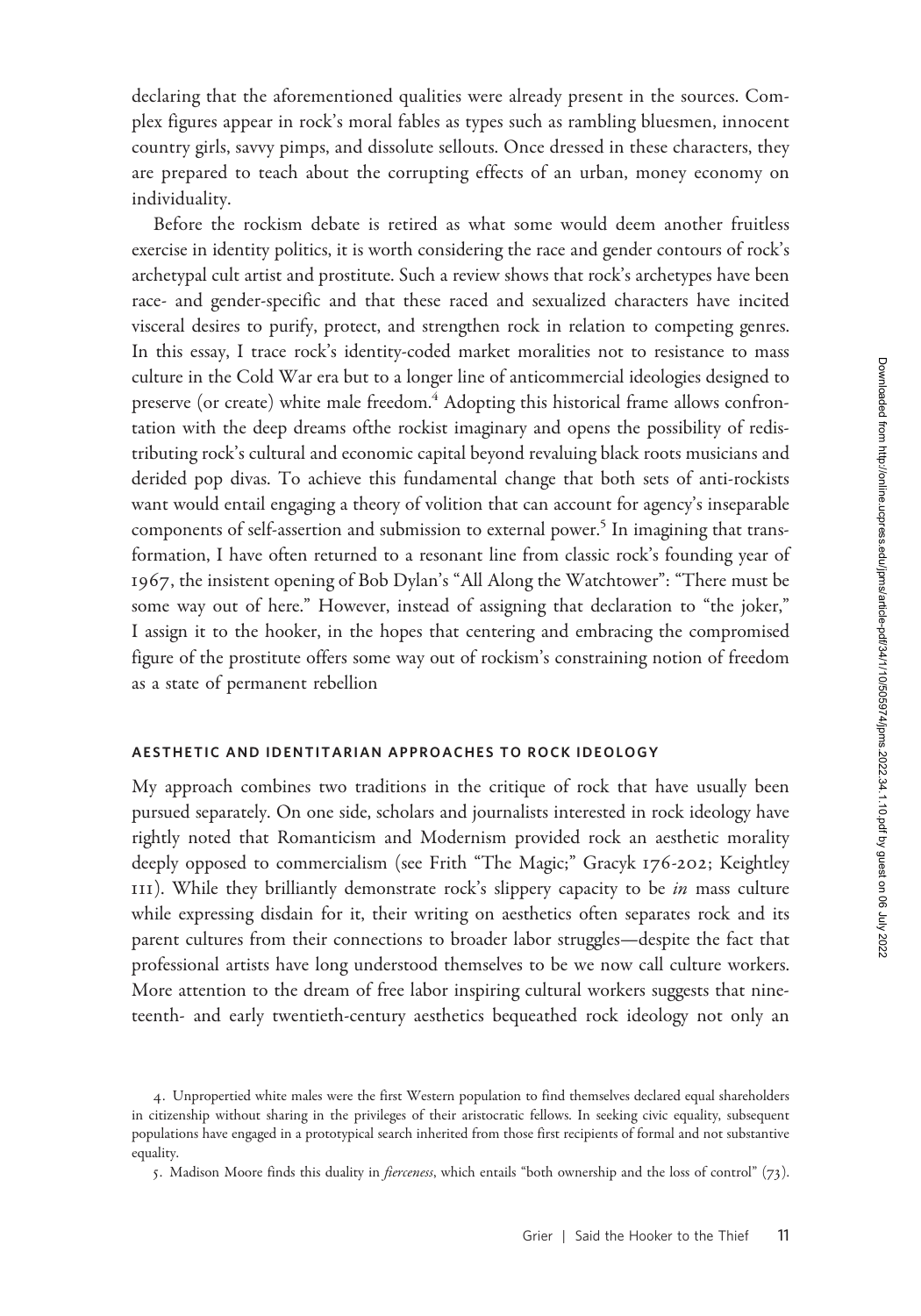anticommercial ethic but also emblematic "blacks and women" to symbolize the corrupting power of market culture—and the imagined benefits of exile from it.<sup>6</sup>

As the classic rock consensus emerged, critics were treating the study of aesthetics and identity politics separately, separately with Ellen Willis lamenting rock's co-optation by high-minded bohemians in 1968 (420) and Patricia Kennealy-Morrison flatly calling the same cohort male chauvinists in 1970 (358). Norma Coates recently reconciled these approaches, linking rock critics' opposition to mass culture to their depiction of it as feminine—even female  $(66)^7$  Rock culture, Coates argues, shaped and deployed the figures of teenyboppers and groupies as tasteless consumers of mass culture or disposable commodities, respectively. Her study of the gendering of mass culture calls for a companionate approach to that culture's racialization, a project I begin by attending to figures such as the country virgin and the rambling bluesman. Complementing Coates with an examination of race and masculinity in rock ideology, Christophe den Tandt argues that, in enforcing to rock's austere aesthetic, male rockers simulate the operation of a selfregulating guild of musical craftsmen, free from corporate control. His depiction of rock's attempt to uphold a "nineteenth-century artisan ideal" in the twentieth century (and the twenty-first) through white males' technical mastery of African-American skills mirrors the arc I trace (Tandt  $384$ ). As Tandt finds the artisan ideal preserved in the classic rock band, I find dynamics of nineteenth-century blackface resounding in rock nostalgia's capacity to locate working whites' lost liberties in the lives of economically marginal blacks. I would add that, in addition to claiming street smarts through identification with black men, they also maintain a place for pastoral innocence by celebrating "cooleyed country girl[s]" with "vanilla-fresh" voices ("Into the Pain of the Heart").<sup>8</sup>

Unlike students of rock aesthetics, those who focus on racism and sexism in rock often characterize its definition of artistry as a transparent cover for identity-based exclusion. For example, journalist Kelefa Sanneh asks: "The pop star, the disco diva, the lip-syncher, the 'awesomely bad' hit maker: could it really be a coincidence that rockist complaints often pit straight white men against the rest of the world?" (Sanneh). Unless one imputes secret political conservatism to all white men in the early rock community, it is not a foregone conclusion that people who staked out "an oppositional relationship to mainstream culture" should have created a conservative's dream canon of self-made white men (Coates 67). My concern here is not how, say, Bruce Springsteen's skeptical representation of the American Dream in "Born in the USA" was rebranded as a patriotic anthem. Rather, I am interested in how the energies put into erecting and safeguarding

<sup>6</sup>. I use "blacks and women" advisedly, knowing that the formulation has a tendency to make its women white and its blacks male. The imagined hypermasculinity of blackness and the feared effeminacy of whiteness are pertinent in explaining rockism, as will become apparent in the following sections.

<sup>7</sup>. Frith and McRobbie complicate Coates's claim by arguing that the "consolidation] ...of mass youth music in its cock rock form" masculinized the genre using the same commercial realm that had been said to feminize it (52).

<sup>8</sup>. This approach contrasts with that of Frith ("The Magic") and Keightley, whose foundational discussions of rock ideology are more concerned with conditions of musical production and consumption within age-segmented markets, respectively.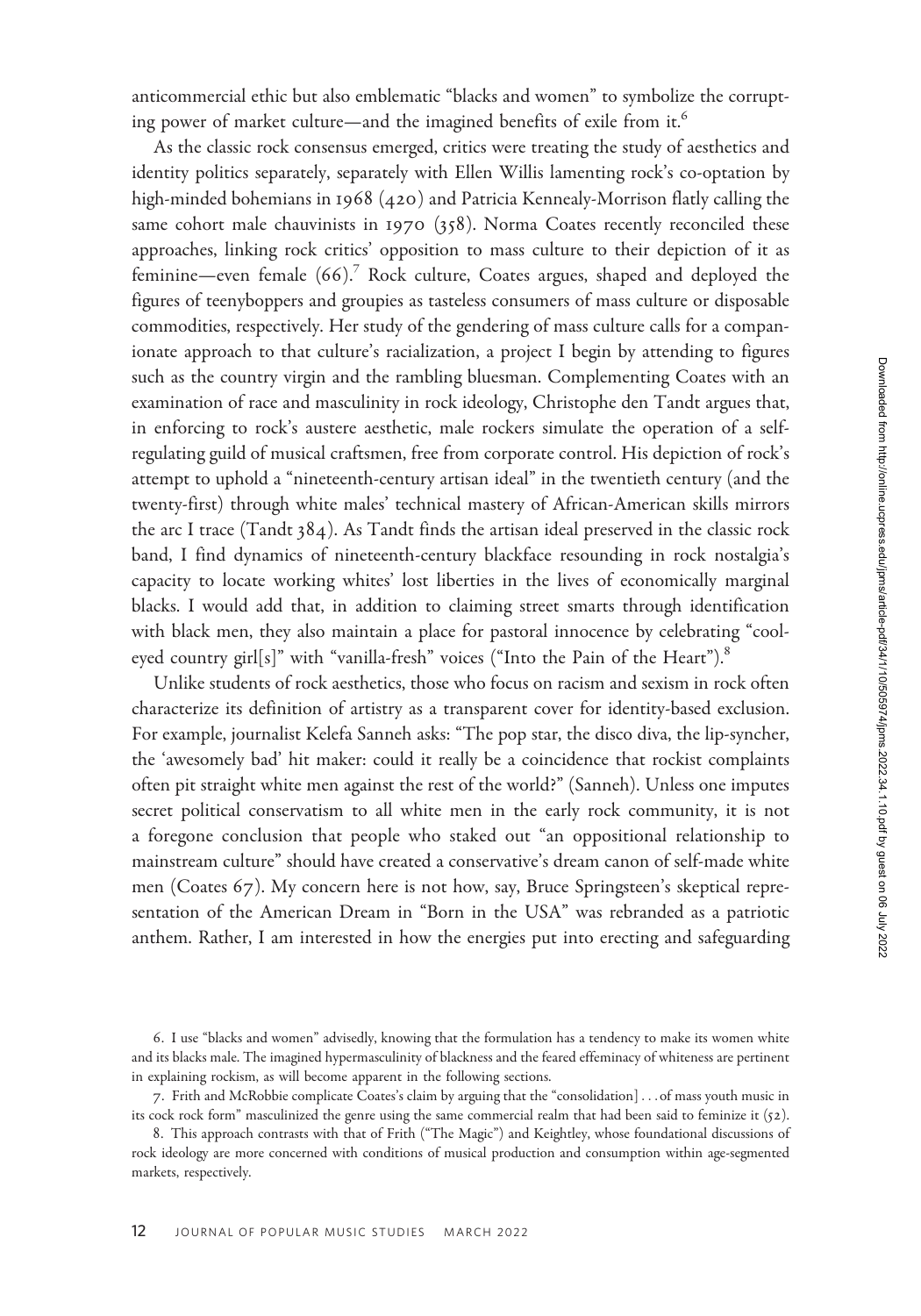rock's *aesthetic* integrity produced a canon that, by and large, aligns with the pursuit of white male freedom, even when the subjects are *not* white men.

Highlighting the small number of people among the canon-makers and the canonized that are not straight white Anglo-American men risks simplifying complex operations to a simple exclusionary reflex.<sup>9</sup> Rock's canon-makers have not always reacted involuntarily to identity's apparent physical features. Rather, they have seized upon sonic and visual evidence to cast artists as exemplary *characters* in cautionary tales about the market. Perhaps sheer racism, sexism, and homophobia informed rockism's oversight of popular music criticism in the disco era (see Echols, "Shaky Ground" 162-65). Yet, today, even avowedly right-wing institutions have adopted a "rhetorical register of disaffiliation" from explicit advocacy of social inequality (Wiegman 119). While now offering belated plaudits to overlooked "blacks and women," rock ideologues have continued to distribute the dividends of critical attention and long-term profits according to moral distinctions between ascetic artists and debased whores. In so doing, the ideology's ever-present capacity to *make* characters distinct from artists' visible social identities has only become more apparent. Consequently, before critics tabulate the number of women and minorities on a "best of" list or in a personal music collection as proof of rock's sheer power to exclude, they should be sure that rockism has not worked its alchemy; because rockism is perfectly capable of remarkable reinventions, transforming Mick Jagger into "Madonna the Panderer" and Joni Mitchell into "Miles Davis: Streetwise Pimp and Restless Artist"—as in the cases below.

### THE PROSTITUTE RULE AND THE JONI EXCEPTION

Fulfilling Rolling Stone's invitation to close its twentieth anniversary issue with sage words about the essence of rock, Bob Dylan renewed critiques of show business expressed at the magazine's founding in 1967. Dylan championed a motionless stage persona he thought black men epitomized: "Howlin' Wolf, to me, was the greatest live act, because he did not have to move a finger when he performed—if that's what you'd call it, 'performing'" (Loder 303). Ideological mystification is clearly at work here, for, if the musician did not move a *finger*, he could not have played his *guitar. The* real curb on exhibitionism here is not the bluesman's refusal to perform for audiences but Dylan's refusal to recognize that show business requires one to, well, show.

Opposing two ideals from the US market—black restraint and white pandering— Dylan also situated performing as a close neighbor to prostitu-tion.<sup>10</sup> He aligned the strutting Rolling Stones' frontman Mick Jagger with achick performer, whom he imagined as a whore: "Showbiz—well, I don't dig it. I don't go to see someone jump around. I hate to see chicks perform. *Hate* it  $\Box$  [T]hey whore themselves. Especially the ones that don't wear anything. They fuckin' whore themselves" (Loder 303). By suggesting that

<sup>9</sup>. See Brooks; Sanneh; G. Wald, "Sister Rosetta Tharpe."

<sup>10</sup>. As Dylan praises Frenchman Charles Aznavour alongside Howlin' Wolf and Ray Charles, it would appear that United States whiteness, more so than its continental counterpart, was at risk of complete submersion in commerciality.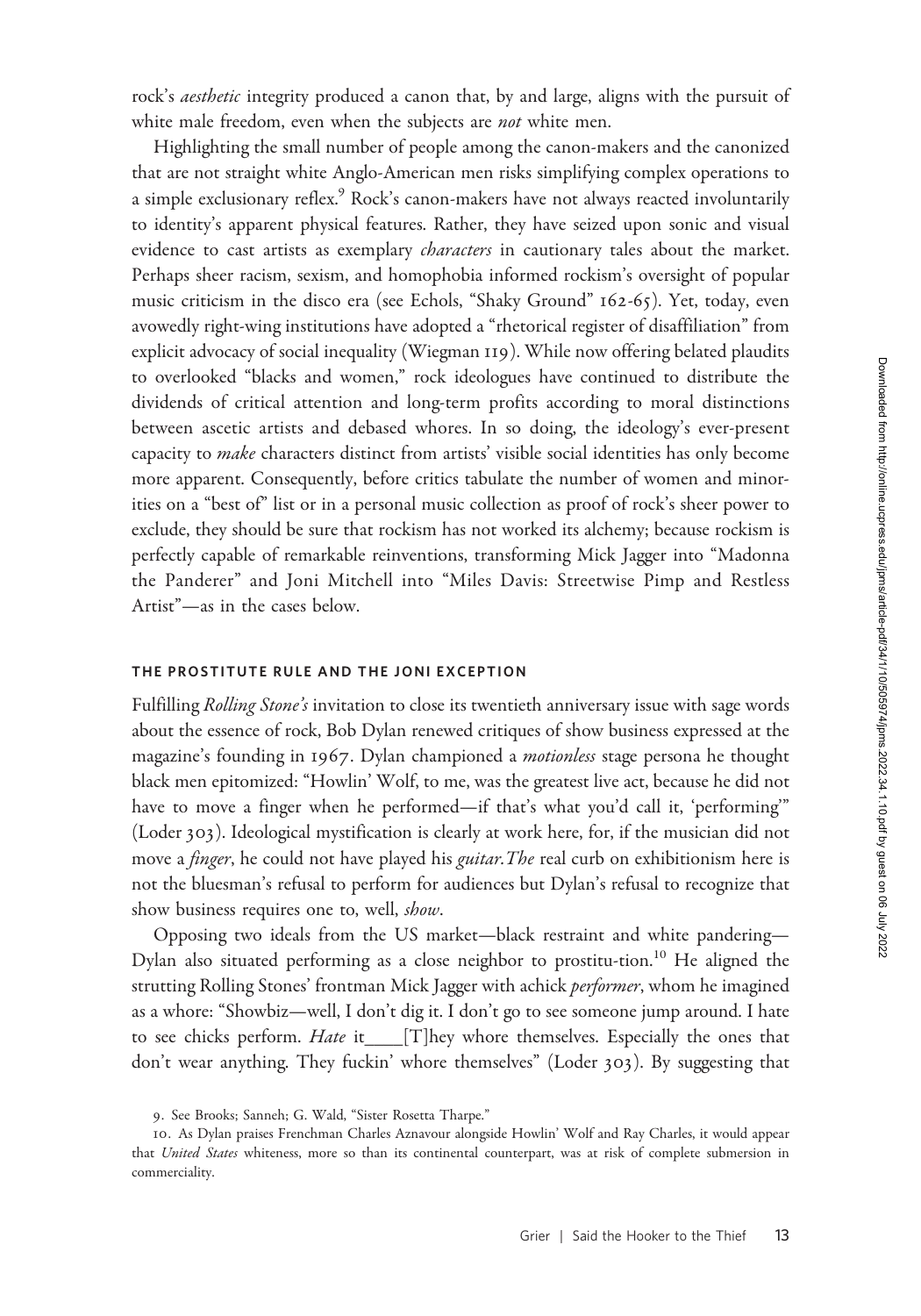Jagger's titillating movements identified him with the striptease of a Madonna, Dylan sought to remind his longtime friend of a truism from the days when they were listening to folk-blues records on opposite sides of the Atlantic: "it's still hipper and cooler to be Ray Charles, sittin' at the piano, not movin' shit. And still getting across, you know? Pushing rhythm and soul across" (Loder 303).<sup>11</sup> Once again, Dylan inaccurately perceived a black male performer to be immobile. In truth, the Right Reverend Ray moved so much—using his entire body to conduct the band—that it often appeared he would fall off his piano bench! That journalist Kurt Loder did not note Dylan's failures of reportage is an index of an ideology's capacity to produce theories, ways of seeing that determine not only the way objects are ranked but also the way they are identified at the outset.

Unlike the misrepresentation of Ray Charles, Dylan's generalization about women performers did strike interviewer Kurt Loder as false. He quickly asked if Dylan would dare class "even someone like Joni Mitchell" with chicks who give their virtue away instead of men who horde it. The legend laughingly corrected himself: "Well, no. But, then, Joni Mitchell is almost like a man" (Loder 303). This gender reassignment shows the terms by which rockism has to create that which it later interprets. The degraded whore is such an essentially feminine figure that the ideology must resignify a female person as a masculine proxy in order to praise her. Similarly, a white male performer who is judged sufficiently liberated from commercial demands can be detached from his fellow white cover artist Pat Boone. While Boone became a laughing stock for producing diluted "white" versions of black artists' hits, Jagger was racially repositioned as heir to the original mojo of Howlin' Wolf or Muddy Waters.<sup>12</sup>

Enlivening dead metaphors about prostitution that might otherwise prove unremarkable, Dylan provided the *dramatis personae* for a morality tale in which musicians progress, like pilgrims, through a world fallen into commerce. He tapped into dichotomous imagery in rock that has saddled singing (white) chicks with the burden of representing the pandering sellout while using soulful (black) instrumentalists to epitomize underground artists who dramatize withholding. As should be clear, neither Dylan's women nor his blacks corresponded to actual living persons. Seen through the tint of rockist lenses, complex and contradictory performers appear either as praiseworthy masters of cool or as suspect purveyors of heat. Once juxtaposed, they serve as moral reference points for artists—and critics—attempting to grasp those elusive liberties that the Age of Revolutions was to have guaranteed white male citizens two centuries prior.

While one could supplement Dylan's vivid allegory with numerous additional examples, a recurrent trope from the critical archive about Joni Mitchell will illustrate the utility of the raced and sexualized characters in rock's enduring market allegories. Mitchell's admittance into the canon has been accompanied by repeated references to cosmetics as impediments to rock's requisite truth-telling. One voice during the opening of PBS's

<sup>11</sup>. According to one observer, the criticism of Madonna's sexual provocations began the same year of Dylan's denunciation of "chick" performers (Paglia 10).

<sup>12</sup>. If rockism were purely a mechanism for compiling a white boys' club, then Pat Boone would be readily admitted into the Rock and Roll Hall of Fame. Clearly, rockism's racial and gendered grid of authenticity produces different identities than are encountered in other arenas of social life.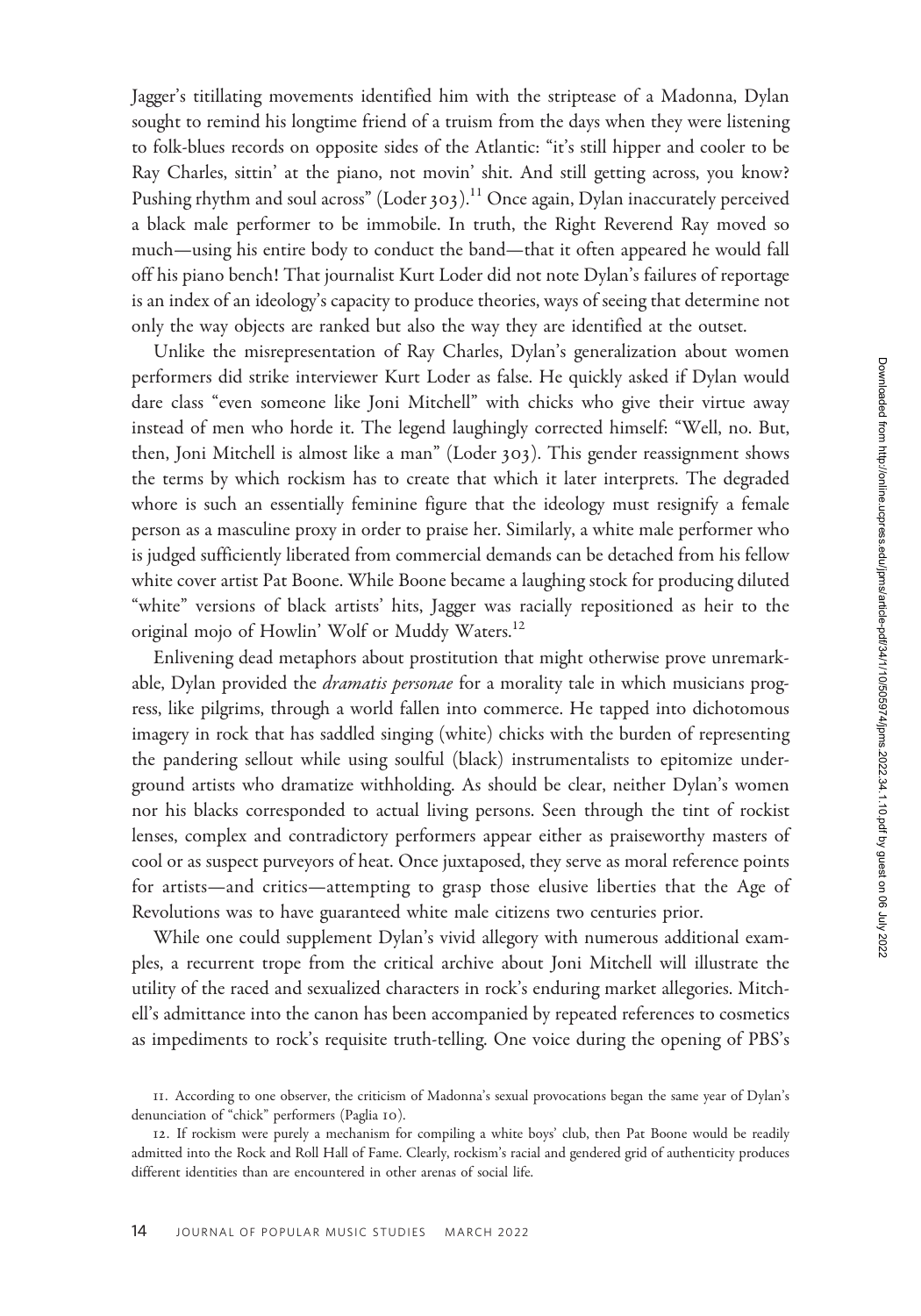2003 biography of Joni Mitchell (perhaps that of MTV's Bill Flanagan) praises her as "unique because of the fact that she's not going to put lipstick and makeup on the truth" (Lacy and Bennett 1:16). The same year, another critic took up the theme, commenting that those who hear Mitchell sing her 60s classic "Both Sides Now" with an aged and cracked voice get "the simple truth without lipstick or makeup" (Knelman). Continuing the theme, Mitchell biographer Karen O'Brien opposes "the natural vigour" of her subject, Bonnie Raitt, Marianne Faithfull, and Joan Baez to "the ersatz, painstakingly tended youthfulness of Cher and Tina Turner" (9). In O'Brien's judgment, the women in her quartet never abandoned their connection to rock's roots in unadorned folk style. Unlike Cher and Tina Turner, whose allegedly excessive stylization made them fodder for imitative drag queens, rock's innocent country girls grew into still-unvarnished women.<sup>13</sup>

It is not, of course, identity-based discrimination *alone* that can uproot as entrenched a rocker as Tina Turner from the genre. Rockers would like to think their genre thrives on the naked power of its raw sound while vacuous pop survives only because its empty sounds are paired with expensive visual supplements (i.e., manicured stars and music videos). (see Frith, "Pop Music" 96). The result is that consumers of these faddish products—whether hit singles or cosmetics—are thought to absorb those objects' qualities, becoming trivial, indistinguishable, and decadent themselves (see Walter Hughes, qtd. in Echols, "Shaky Ground" 162). If framed not as the dynamo of the Ike and Tina Turner Revue but as another vapid idol of a set of tasteless gay consumers, Turner can lose her claim in rock as surely as Mick Jagger can become a chick performer.

Ironically, this critically acclaimed Joni Mitchell who eschews lipstick and makeup bears as little relationship to the historical performer as Dylan's unmoving Ray Charles to the one available in concert footage. Equally false is the refrain that Mitchell "never showed her tits" (Christiansen; Echols, "Soul of a Martian" 219). In fact, she rotated exposure and artifice, appearing on album art from 1972 to 1977 naked (from behind), bikini-clad while floating in a pool, and in blackface drag. Mitchell actually did employ lipstick, makeup, and other enhancements to assume her alter ego of Art Nouveau, a black male pimp and jazz musician who appeared on the cover of *Don Juan's Reckless Daughter* (1977) and in two films. Art's unveiling announced the release of Mitchell's first double-LP (a loose concept album), studio experiments with multi-tracking her guitar, and departures from the soaring melodies and autobiographical lyrics that had established her popularity. Aligning herself with street blackness, jazz music, and Miles Davis in particular, Mitchell proclaimed herself a restlessly creative artist who followed her muse more than the market. Forgetting that the commercially unsuccessful music of this period was accompanied by a thoroughly cosmeticized persona, critics invariably cite this period in awarding Mitchell a place in rock's canon.<sup>14</sup>

<sup>13</sup>. For more on the cultural power of cosmetics in Anglo-America from the eighteenth century to the present, see Peiss's excellent Hope in a Jar.

<sup>14</sup>. For a fuller discussion of the genesis and utility of Mitchell's black male persona, see my "The Only Black Man at the Party: Joni Mitchell Enters the Rock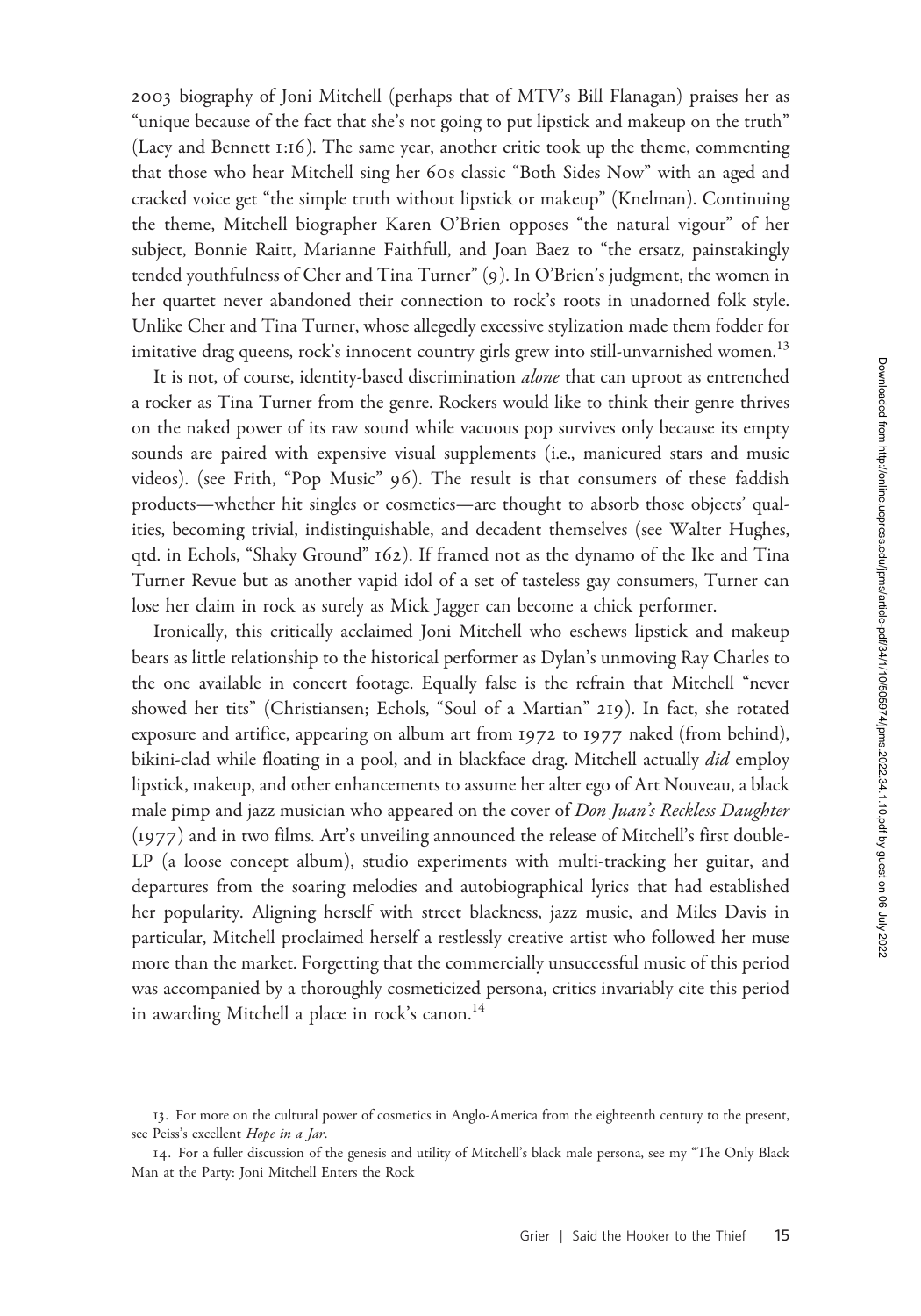Journalist Stephen Holden once contended that canonizing Joni Mitchell would rid rock of its "most serious bias: its disdain for folk-oriented soft-rock, especially when made by women" (Holden). He could not have anticipated that the Rock and Roll Hall of Fame would honor her as a black male jazz musician. Oddly enough, misrepresenting her race and gender worked to make her authentic because, from a rockist standpoint, a black male street figure could not be inauthentic. Thus, at the confounding conclusion of the lipstick debates, Mitchell enters the canon in full-body blackface drag while Tina Turner—whose primary misrepresentation has been her cavalcade of wigs—must stay at the gay club with her iconic wigs and drag imperson-ators.<sup>15</sup> One would think that the example of David Bowie would have prepared rockists to see enhancements such as lipstick and makeup as potential routes to liberated expression. Such a viewpoint is not dominant, however, because rockism proceeds from centuries of antitheatrical jeremiads that envision performance halls filled with unscrupulous prostitutes who use cosmetics, costumes, and pretense to sell what should never have even been seen.

# A BRIEF, TANGLED HISTORY OF PROSTITUTION AND SLAVERY IN LIBERAL THOUGHT

When considering the enduring bias against *performers* in anti-commercial invective, it is instructive to return to the etymology of prostitution. This return reveals that railing against the commercial involves suspecting not only misrepresentation but also mediation in toto. Literary critic Catherine Gallagher observes that prostitute comes "from the Latin, pro meaning 'before' and *statuere*, meaning 'to setup or place.' Toprostitute is thus to set something, oneself perhaps, before someone else to offer it for sale"  $(22n35)$ . The fall into the marketplace results from a fall into representation; being seen is a precursor to being sold. Considering the traditional desire to protect art from the contamination of commercial exchange, it is ironic that the prostitute is linguistically conjoined with the statue, an art object *designed* to be shown.

Robert Christgau alludes to this puritan dread of the visual in his sharp depiction of rockism and its effects. There is a bit of good-natured ribbing in Christgau's portrayal of US-American rockers "so uncomfortable with the performer's role that they strive to minimize it," yet end up projecting not sincerity and immediacy but, instead, "conscious, and rather joyless, fakery" ("Decade: Rockism"). His logic points to a crucial link between exposure and solicitation: that the objection to selling out has contained within it a presumption that "stand[ing] out" is always the first indication of prostitution (Gallagher 22). The only reason to exhibit, in this paranoid logic, is to sell (out) to leering lechers located either in management or in the audience. Consequently, aesthetic ideologies opposed to commercial exchange and popular access reinvent artists as people whose only duty is to please themselves, redeeming the prostituted performer as onanist.<sup>16</sup>

<sup>15</sup>. Turner is, of course, in the Rock and Roll Hall of Fame with ex-husband Ike Turner. My point is that each mode of assessment in rock reinvents the artist and can produce a different outcome.

<sup>16</sup>. That rock discourse directs opprobrium against masturbatory or homosexual acts does not negate the operation of male narcissism or homosociality in rock.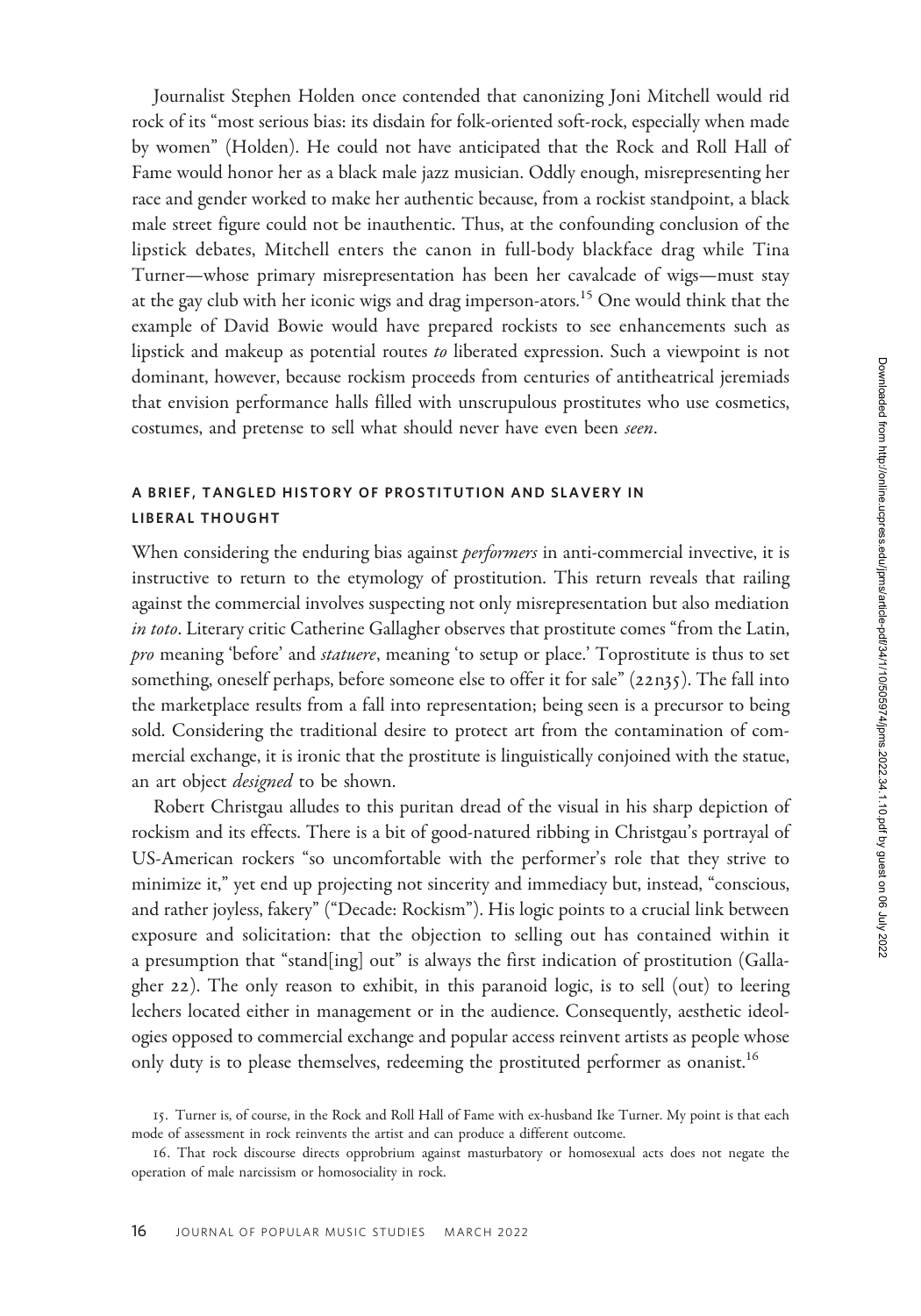To engage the etymology linking prostitute, statue, and exhibitionist performer in this way is to do more than play a mere word game. Though these characters operate at the level of figurative comparison, they played a role in historical attempts to make distinctions among overlapping populations of industrial laborers, theatrical entertainers, slaves, and prostitutes—a process that parallels the attempt to distinguish rock from pop, despite their shared mass cultural origins. Just as rock was a new object in twentieth-century culture, so the unpropertied white male citizen was a new object in Anglo-American society. Establishing whether he was more like an aristocratic gentleman, a slave, or a prostitute would determine what kind of respect and wage he would merit. In seeking both money and honor for their new art form, white male rock critics had a rhetorical model in the ongoing struggle to establish their political status. As I proceed into a radically condensed history of Anglo-American discourse around prostitutes, slaves, and vagabond ramblers, I want to emphasize that the racially and sexually specific nature of these characters *predates* mass culture, though the progress of antidiscrimination affected their utility.

Embedded in rockist disdain for the prostitute is a fear of sexual slavery with roots in the types of thinking engendered in early Anglo-American capitalism and its spheres of uneven development. In slave societies, a system of forced labor included sexual exploitation as one of its economic tools (see Morgan 1); in imperial centers, self-declared wage slaves and prostitutes worked in near proximity to earn liquid capital in industrializing cities (see Wallerstein 279). It has often been said that the explosion of industrial capitalism enhanced social mobility and thus fueled movements to level hereditary social distinctions. In this era, white men without property or title were promised promotions from involuntary serfdom to labor mobility, ancient obligation to negotiated wage, subjection to citizenship, and social deference to "horizontal comradeship" (Anderson 7). Though the subject of the monarch was recast in the form of the self-determining citizen, the archive houses countless comparisons of the wage earner's life to that of a prostitute or a slave. The irony is that the free man's sense of proximity to these unfree figures was especially acute after he was awarded "liberty" in the form of the franchise and the wage contract.

It would not be an exaggeration to say that bonds among white men of different stations were forged by an insistence that, though they alternately craved and dreaded participation in a money economy, they should never be confused with slaves and prostitutes, who were imagined as forms of currency lacking self-determining capacity. It was not that ambitious white men did not want to put a price on themselves; it was that they needed to be able to disavow ever having done so. The notion of liberty they took up was one distributed downward from a landed aristocracy suspicious that the need for money necessarily made one susceptible to bribery and coercion (see Isaac 113, 130; Rozbicki). The gentry's liberties included condescension, leisure, and command—privileges that those who had to work to eat could hardly exercise. For white wage laborers to feel they enjoyed an equal share in this newly redistributed liberty, they would have to cultivate a willed obliviousness to their own vulnerability to the caprice that characterizes all transactions in a money economy. Ambivalently positioned, they invented opposing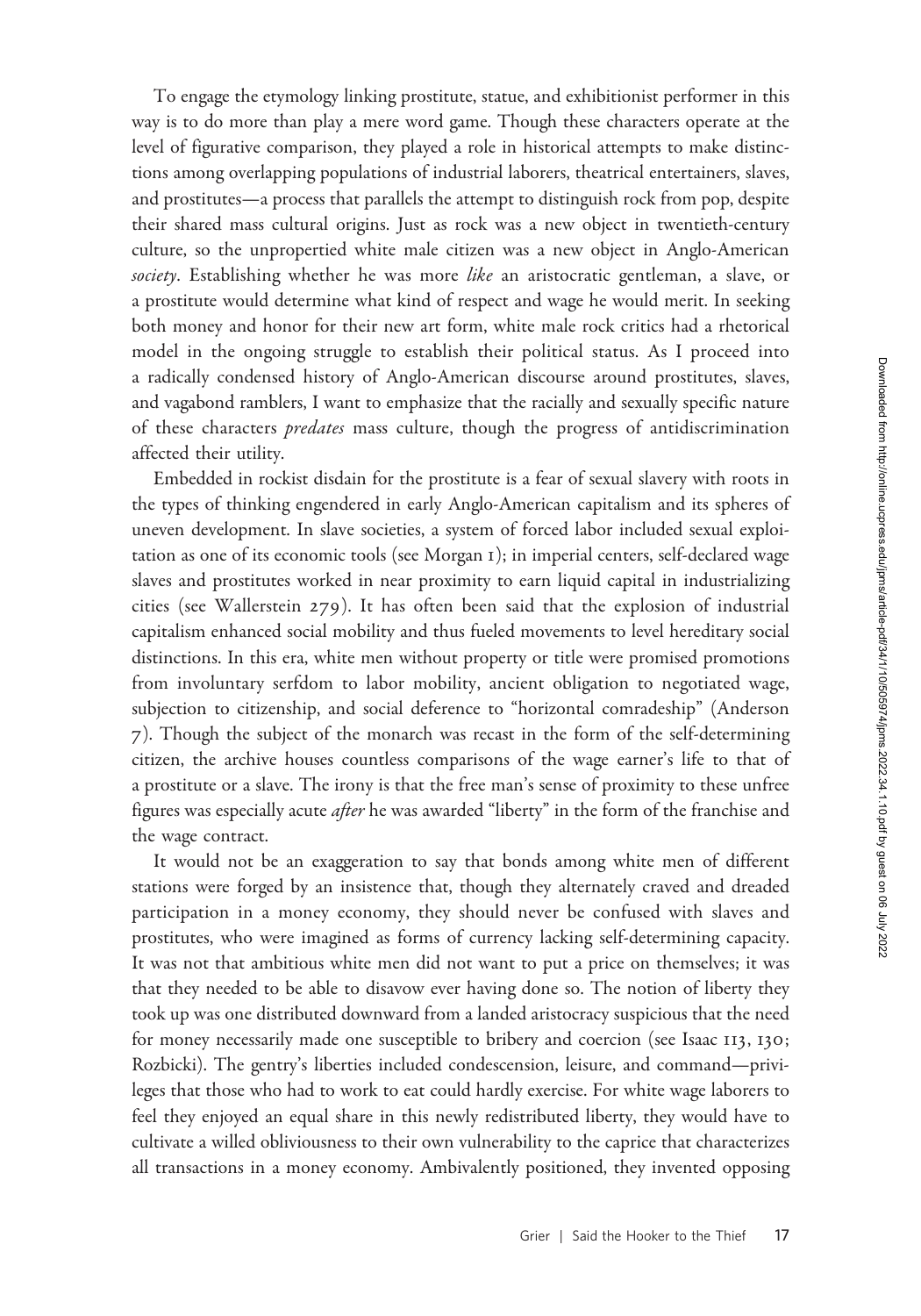figures: one a vagabond or confidence-man who touched down in the commercial realm only when his money ran out, the other an amalgam of slave and prostitute whose will and dignity were entirely overridden by monetary transactions. While supposedly free white men rubbed shoulders in the muck with the latter, they identified in their imaginations with the former.

Considering this situation from that cradle of industrial capitalism, nineteenthcentury London, sociologist Roderick Ferguson notes that the prostitute became a galvanizing figure for a wide array of philosophies and social movements opposed to the wage labor system (9). Assessing Karl Marx's canonical remarks on the prostitution of the worker, Ferguson observes: "The prostitute symbolizes the dehumanization or [,] more specifically, man's feminization under capitalist social relations" (8). This disem-powering outcome rendered the revolutionary promise of liberation hollow and made it clear that the proletarian owned *only* his own body—and perhaps that of his wife or child—while the landed capitalist's assets simply began there. For all his disputes with the theorists of capitalist economics, Marx concurred that, in a free society, a man would own himself at the least. Unlike Adam Smith and John Locke, he saw man's alienation from that first property in the rise of the wage contract under capitalism (see Pateman and Mills 17). Thus, he viewed the prostitute as the perfect representation of this condition, in which industrial workers, like sex workers, "ha[ve] only that labor that resides in [their] bod[ies] to sell" (Ferguson 7-8). As Jean-Christophe Agnew demonstrates in a brilliant discussion of the co-evolution of commercial theatre and capitalism's mediated economy, Marx may as well have said "actor" in the place of prostitute. For prostitutes, vagrants, actors, and wage workers were typically drawn from the same regions and social classes and, in fact, often engaged in exchanges that blurred the distinction between economies—formal and informal, licit and illicit (see Agnew; Burnett; Davis; Pullen).<sup>17</sup>

The rhetorical power of the metaphor of prostitution has been so great that the term often seems capable of denotative description without reference to actual prostitutes. However, it is worth wondering at campaigns for liberty that managed to equate sex work and industrial labor and, for that matter, how the exchange of a man's power to work for liquid capital came to be seen as effecting a *gender* reassignment. If anything, Marx's male worker becomes a form of *currency*, not a female.<sup>18</sup> Yet, a masculinist conception of proletarian liberation promulgated the idea that capitalism's great evil was the reduction of *men* to the status of currency and generated outrage by substituting for that a reduction of status from male to female. Dylan's portrayal of whores is clearly indebted to this history of working-class consciousness.

As a slave to sin or to consumer demand, the nineteenth-century prostitute often shared a conceptual bed with the chattel. In the Jacksonian United States, the white male

<sup>17</sup>. Though one could profitably return to seventeenth-century sermons decrying theatre, cosmetics, and fashion—and working-class riots that targeted bawdy houses—I restrict my attention to the Age of Revolutions for the sake of space (see Agnew; Romack).

<sup>18</sup>. Although anthropologist Gayle Rubin famously demonstrated the ways in which women have been used as currency to broker negotiations between men, it should be remembered that there is nothing intrinsic to female bodies that makes them the best medium for these transactions (93-95).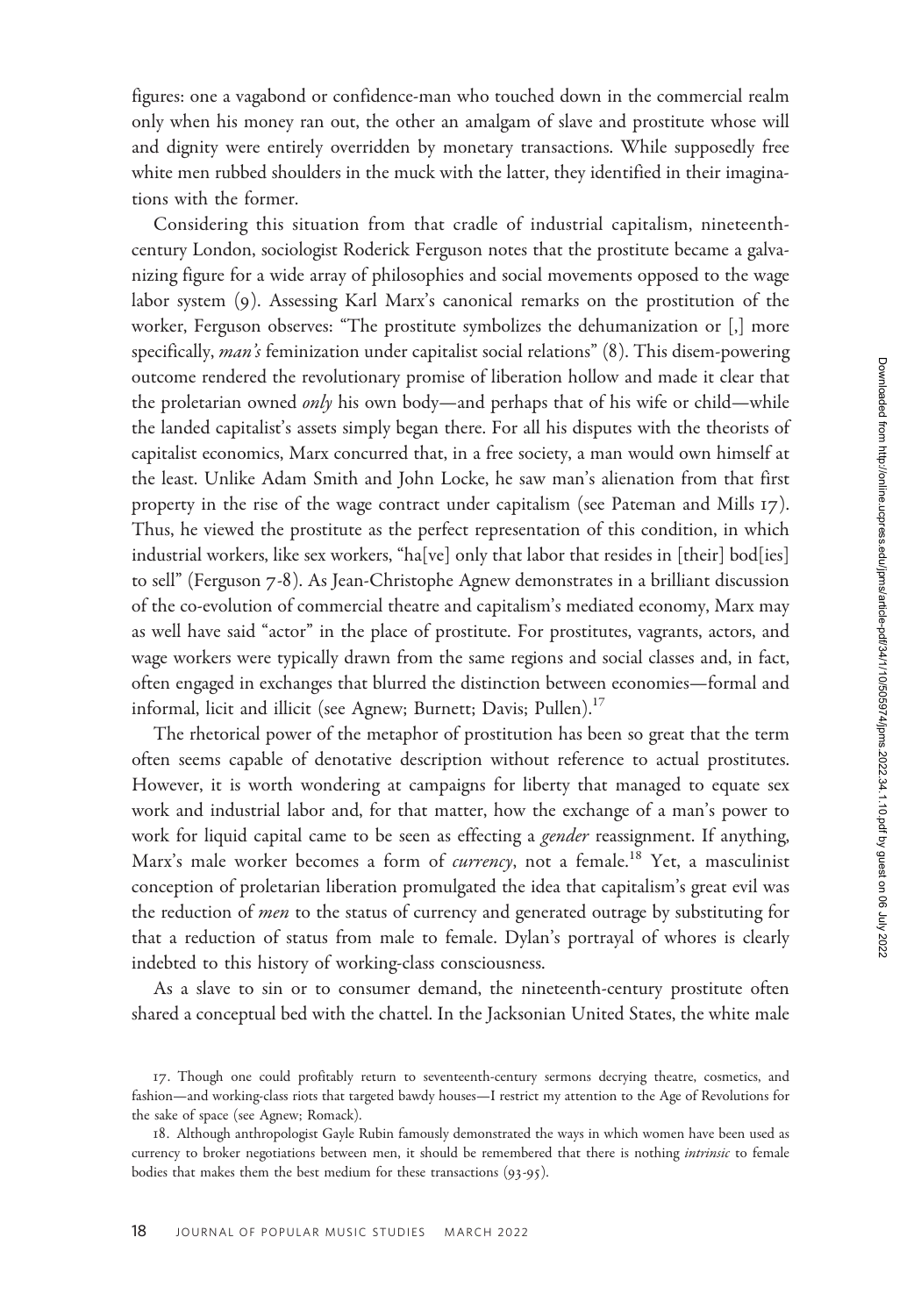workers at the fore of the labor movement feared a *racial* reassignment as well as the gender reassignment discussed above, as made evident in their vociferous objections to wage labor as "white slavery." In the first decades of the nineteenth century, slavery itself was considered a violation if the subject was white. By the latter part of the century, abstract liberty had been so thoroughly connected to birth as a white male that the only people deemed white slaves were white female prostitutes (see Roediger 72).<sup>19</sup> Abolitionists also contributed to the crossing of the prostitute and the slave. Iconic texts and images defined slavery as primarily about the sexual violation of enslaved women.<sup>20</sup> As Michael Newbury details, literary celebrities of the antebellum United States joined this chorus by comparing the crowd's desire for their public appearances to the graphic torture and sexual abuse of the slave (160).

Building on George Rawick, historian David Roediger contends that white workers in the antebellum North played the plantation darky as a way of revisiting the easeful life they nostalgically associated with their lost agrarian pasts (95-96). Of course, easy living was, historically, the prerogative of the landed aristocracy. Consequently, working whites were better able to live out their fantasies of black leisure and license. Indeed, to inhabit those fantasies, they needed only to take from the folk's bottomless well of *cultural* property, rather than to engage in potentially fatal conflict with economic elites over economic property.<sup>21</sup> If blackface performance constituted an implicit critique of life under the tyranny of capitalism's workday, it also marked a limit of cross-racial identification. Far from aligning politically with black workers, white actors and audiences used their leisure time to enjoy unstructured black life vicariously or through performance.<sup>22</sup>

While there was no unanimous white response to blacks' transition from slaves to vagrants and sharecroppers—nor even consistency in any one artist's engagement with the racial imaginary—the twentieth century witnessed successive social and artistic movements that ventriloquized blackness as a way to criticize market culture. Along with folk survivals the world over, stylistically undomesticated African-American speech was thought to ward off the disintegrating and alienating effects of market culture (North, Preface). Modernists, beatniks, folkies, and hippies were twentieth-century heirs to a nineteenth-century tradition of inhabiting imaginary black lifestyles full of pleasures denied to those whites who behaved according to regulation (see Saul, Part I; G. Wald, "Mezz Mezzrow").

During the industrial period, from the 1820s to the 1970s, the dissolute prostitute and the black man who had not sold (or could not sell) his soul served as important figures, screens onto which enfranchised and ambitious people projected their fears and desires.<sup>23</sup>

<sup>19</sup>. In the dominant social imaginary, black women's fitness for both slavery and prostitution was an unquestioned part of a racialized sexual market (see H. Rosen).

<sup>20</sup>. For a full-length survey of the iconography of slavery's sexual violence, see Wood.

<sup>21</sup>. I would argue that this cycle repeats when well-off men impersonate rappers to escape from the decorum of the university and the boardroom and enjoy a time before sexual harassment laws.

<sup>22</sup>. On the cultivation of poor whites' identification with white elites rather than with nonwhites of their own class, see Allen.

<sup>23</sup>. While Leslie Fiedler and Eric Lott focus on the flickering homoeroticism in white men's bonding across the color line, I pursue a slightly different tack, analyzing an economic and not a Freudian/Oedipal allegory.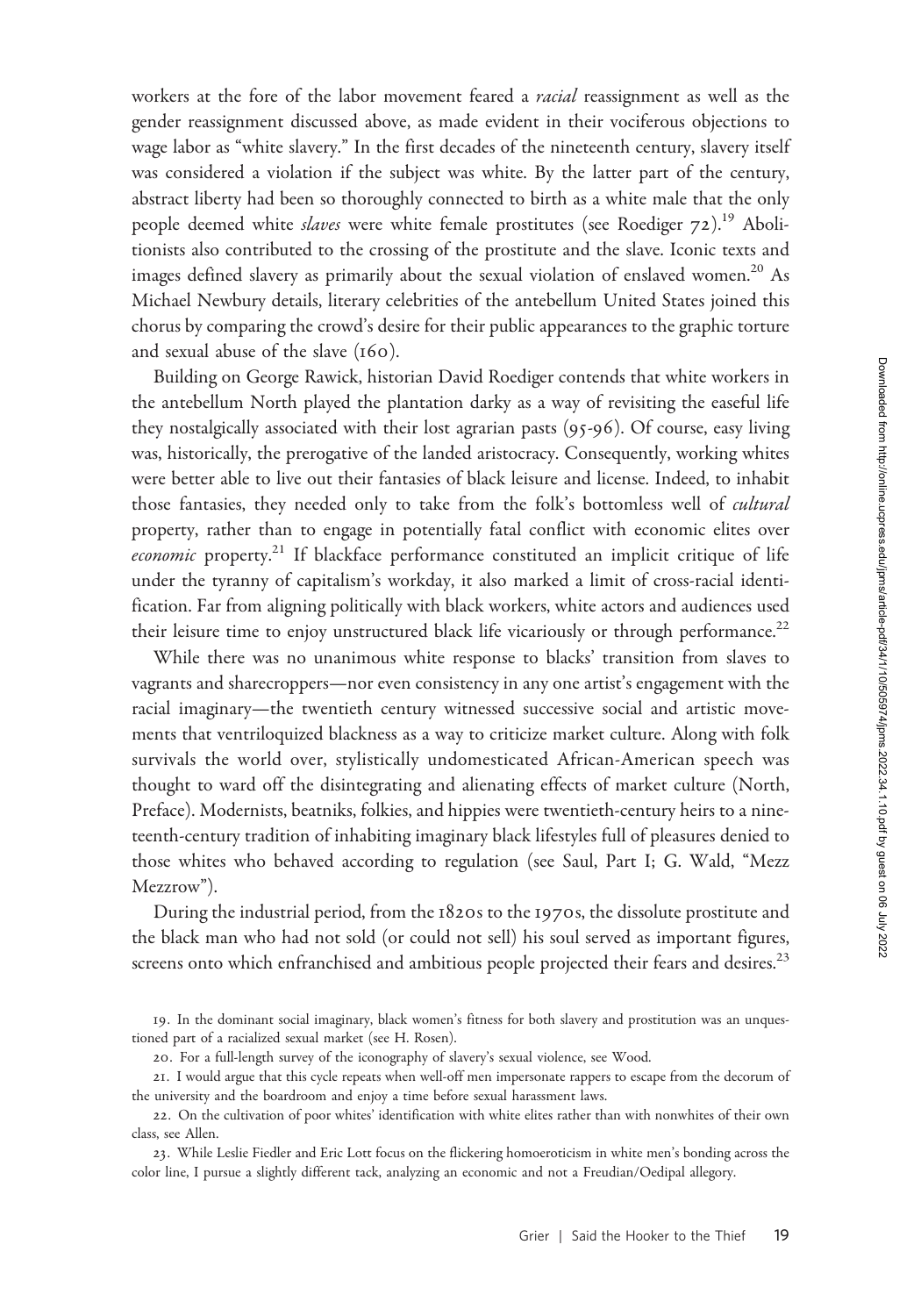To the extent that white laborers of the Jim Crow era thought of themselves as enslaved to wages, they could fantasize that impediments to joining the formal labor market did not constrain but rather liberated black sharecroppers and vagrants.

The rise of folk and rock posed some challenges to this narration of race, gender, and market morality. White women like Janis Joplin took a page from the blues queens' handbook, wielding authority as bandleaders and unleashing rough and intense vocal performances that defied expectations of demure femininity (see Echols, Scars of Sweet Paradise). In addition, Motown's stable of black performers crossed over from the "race market" to become the "Sound of Young America." As a result, records by black performers circulated in much larger quantities and the performers themselves were increasingly invited to perform at venues with primarily white clientele. While black musicians who played rougher styles still earned praise, the white staff at Rolling Stone exhorted Motown acts to drop their elaborate choreography and costumes for a less premeditated and contrived performance style. Alice Echols notes that the well-coiffed and -choreographed Supremes, in particular, were considered to have lost their "soul"—their racial birthright—and become assimilationist "Tom travesties" ("Shaky Ground" 168). Nevertheless, as the fates of Joni Mitchell, Tina Turner, and Mick Jagger show, the feminine associations of prostitution and the expectation of raw blackness persisted even after the *reality* of the music industry changed.

For those "bohemians" who flocked from "folk, blues, and jazz" subcultures to rock around 1967, there had been *white male* figures to serve as icons of manhood at liberty (Kennealy-Morrison 358; Willis 420). As long as Bob Dylan was resuscitating and recirculating the spirit of Woody Guthrie, there was a white male icon of unbound freedom. However, as rock urbanized and severed its ties with folk as unoriginal, restrictively traditional, and socially naive, the white rambler faded from rock and took up primary residence in country. This absence, coupled with corporate interest in the music as a lucrative commodity, made the white male position in rock a potentially compromised one. With the white folk musician all but disappeared, white rockers seized upon black blues—and, less often, jazz—musicians as reliable icons of agency beyond the norms of work, family, and staid musical convention.<sup>24</sup> Meanwhile, the white slave, in the form of the prostituted girl singer, bore the burden of all that the ambitious rocker wished to disavow. Though abstract and idealized, the bluesman and the prostitute formed standards by which the degradation or triumph of an individual in capitalist society was judged.

With racial slavery and Jim Crow in the twenty-first century's rearview mirror, it might seem reasonable to assume that rockism will eventually run its course or yield the stage to some new masculinist discourse of authenticity. Times do change, and it is possible that the dominant ideology in popular music discourse could become hip hopology, in line with the dominant *market* category in contemporary pop music.<sup>25</sup> However,

<sup>24</sup>. Even the distaste for Motown and disco confirmed blacks' presumed essence, as rockist anger stemmed from the absence of the soulfulness expected of blacks.

<sup>25</sup>. Of course, rock criticism has retained its authority by relishing its lower market position as indication of good taste. Consequently, I would predict that hip hop critics will gain this perch the more they can convince a broad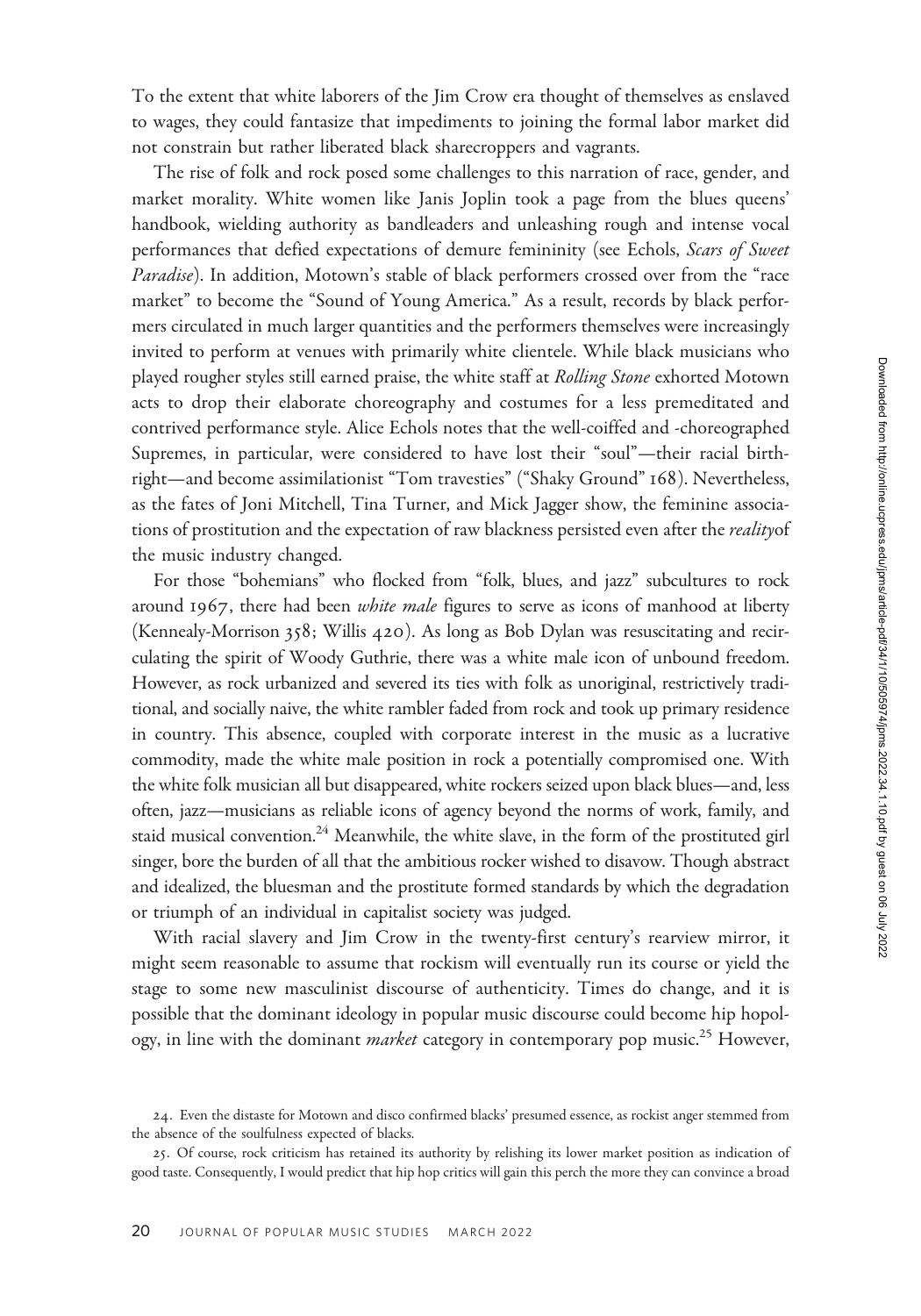beyond restoring black men to the throne of authenticity after Michael Jackson's simultaneous "fall" into neutered pop and vitiligo, it is hard to say what difference installing hip hopology would make. With the premium hip hop places on keeping it real (black) by asserting impenetrability, its grid of authenticity is actually quite compatible with Bob Dylan's—in which whiteness and femininity both increase as one descends into commercialism (McLeod 139-42). Besides, the historical invocation of the prostitute and the slave sketched above suggests that rockism is not the origin of racially and sexually tinged allegories of music in the marketplace. Therefore, it would be a mistake to think that time and the succession of styles will, by themselves, upend it.

#### RECOVERING ROCKISTS

Responding to Kelefa Sanneh's rallying cry, a number of confessed rockists have proposed reforms of rock's critical habits. A review of the most influential essays reveals implicit appeals to inclusion and diversity. Unfortunately, seeking inclusion on the terms of of the rockist canon and erecting plural canons with different rules are equally ineffective in challenging the tenets of rock's canonizing process. Wedded to inclusion and diversity, the writings of what might be termed "recovering rockists" also remain in the grip of addiction to rock's most seductive high: the desire for unfettered agency, liberation from the constraints of mortality and of dependency. As they aim to satisfy this desire through the manufacture of and identification with heroically autonomous artists, they tend to reproduce the guitar hero, even when he inhabits an unfamiliar skin.

Among feminist critics, the desire to recognize women as agents has proceeded from locating them "in rock" to Gayle Wald's influential call to focus on "women who rock" ("Sister Rosetta Tharpe," 66). While Wald's ingenious shift succeeds in bringing figures such as the otherwise invisible gospel great Rosetta Tharpe into rock's view, it does so by reproducing rock's definition of agency. Yes, Tharpe rocked the church, but did the Spirit and the congregation not rock Tharpe as well, urging her to bend her guitar and voice in her signature style? Without displacing the musician as the sole active agent, formulations for the "new story" that Wald and followers want to "invent" remain tantalizingly out of reach (Shout, Sister, Shout! 219).<sup>26</sup> The reason would appear to be not motive but methods. Wald is concerned that her recovery project might "safely position its subject in the past" (217). To avert this outcome she takes great care in presenting Tharpe as the precedent for Ray Charles, Eric Clapton, Chuck Berry, and Li'l Kim, among others. Establishing precedent, however, confirms rock's old stories by creating ancestors for a tradition known in the present. Consequently, as with the case of Joni Mitchell's canonization, it has the tendency to maintain the characters and moral of rock's market allegory while periodically declaring that some artists will no longer be classified according reproducing rock<br>and the congregat<br>her signature style<br>for the "new story<br>reach (*Shout, Sis*<br>methods. Wald is<br>in the past" (217)<br>precedent for Ra<br>Establishing prec<br>a tradition *know*<br>canonization, it h<br>allegory while per<br> to their socially ascribed race and gender.

public that their aesthetics will help them choose hip hop that makes them seem culturally astute. Still, it is unlikely that hip hop will be able to exert an imperial claim over popular music criticism in the way that rock has.

<sup>26</sup>. I address the impact of Wald's "women who rock" on Daphne Brooks below. See as well Sonnet Retman, who is torn between portraying Nona Hendryx as a collaborator and a restless, avant-garde experimentalist (110).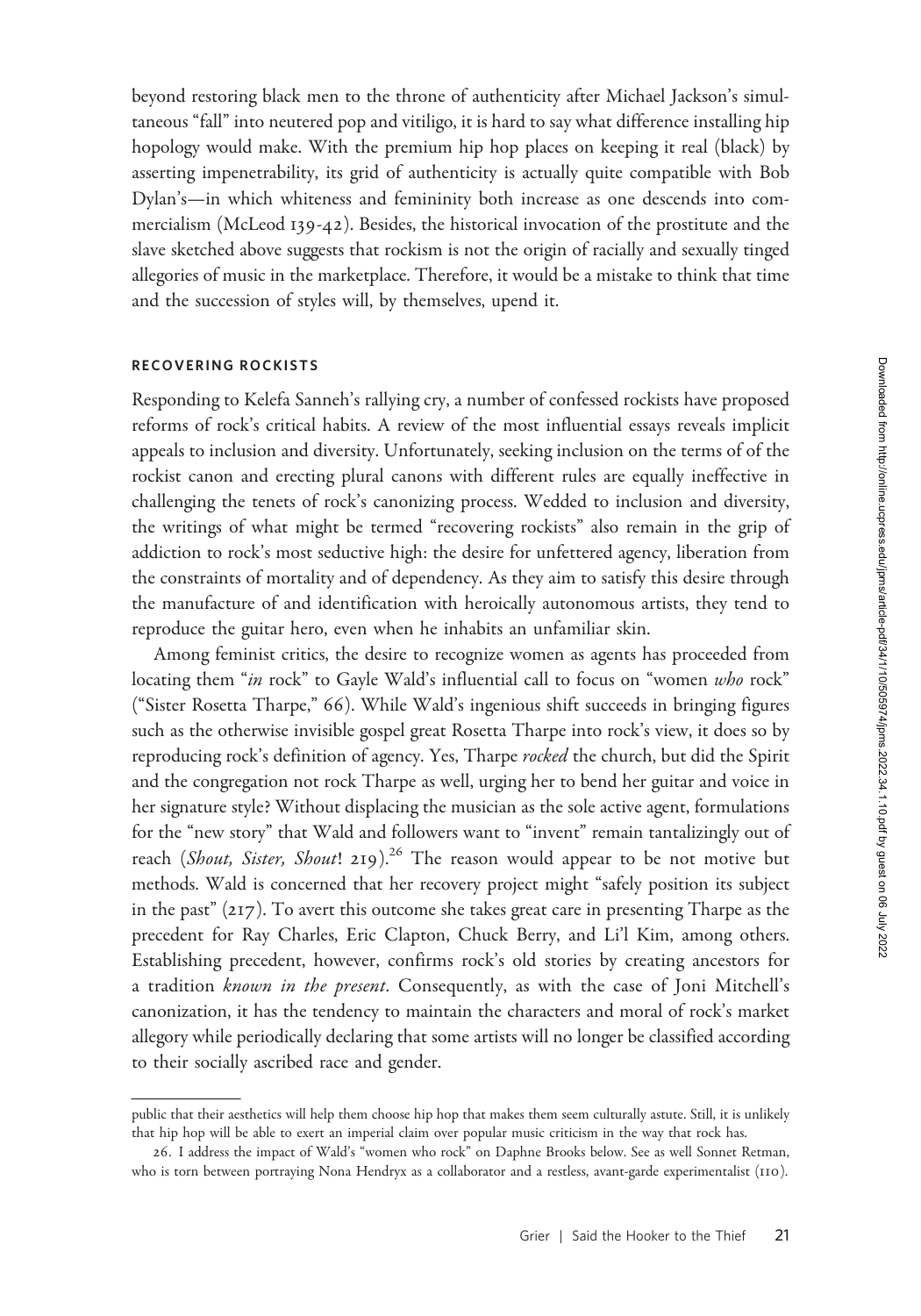In an address given before the Experience Music Project's 2006 gathering of musicians, critics, and scholars, Daphne Brooks invoked Gayle Wald while exhorting the audience to "disturb [rockism's] critical paradigms," to take a new survey of rock history's "thicket of guitar god cliches" while wearing the eyes of eccentric female pioneers whose impact on rock has been forgotten (58). Yet, in some moments, the speech exchanged this focus on radically re-interpreting the guitar gods for an appeal to acknowledge overlooked (black) women who—she added in homage to Wald—"do indeed rock" (Brooks 62). In the published text, Brooks is torn between, on the one hand, a wish to explore quiet storm R&B and 90s pop diva genealogies and, on the other hand, an imperative to participate in "aggressive, swaggering ... language" that she identifies as "the discursive form of rock and roll insurgency itself" (60). The confessed rockist and aspiring black feminist rock critic seem as far apart as two performers she invokes, The Clash and Maxwell. Faced with such a chasm, the solution of inclusion is insufficient to bridge the differences. For, without a critic to manufacture aggressive swagger for quiet storm master Maxwell, he can never be made to speak in what she deems rock's most prized language. Yet, if he were transposed into the register of aggressive self-assertion, Maxwell would also cease to disturb "rock's critical paradigms," as Brooks wants his inclusion to do. Then again, if recognized as the master of the "urban hang suite" (rather than as a rocker), he could not be encompassed *within* the prized genre of rock as anything more than a minor figure. Such a conundrum suggests that attempts to unseat rockism in popular music criticism will stall as long as rock—as a noun or a verb, a genre or its rebellious practice—remains critics' central preoccupation.

A final recovering rockist, Douglas Wolk, offers a perceptive analysis but attempts a partial apologia that is markedly similar to some white-authored ideas about the permanence of racism. In the process, Wolk exemplifies rockism's imperial purview in an article that intends to overturn it. Although he pinpoints rock critics' habit of treating their aesthetic criteria as "normative," he later generalizes that "rockism is programmed into the way *people* write about music." In the same vein, he writes that "rockism [is] a bad thing ...and nobody's free of it; I'm sure not" (Wolk).<sup>27</sup> The *mea culpa* elicits sympathy: if the very writer who wishes to challenge rockism is guilty of it, then it must not be so bad. Furthermore, if everyone is a little bit rockist, then we should all stop being so hard on ourselves.

Yet, Wolk's conception of we reproduces the "imperial" (even imperious) rockist presumptions he is at pains to interrupt. He is mistaken in saying that every popular music critic's "DNA" comes from Rolling Stone and Creem. In writers such as Nelson George, Greg Tate, Daphne Brooks, and Farah Griffin, one can trace an intellectual genealogy that stems from jazz's *Downbeat* and from the writings of Leroi Jones/Amiri Baraka, Ralph Ellison, and Albert Murray—most of whom were committed opponents of early rhythm and blues, let alone the bombast of stadium rock. Ideas from this critical tradition inform Tricia Rose's Black Noise which has, in turn irrevocably impacted hip hop studies and black feminist approaches to popular music. Therefore, though Wolk is

<sup>27</sup>. My emphases.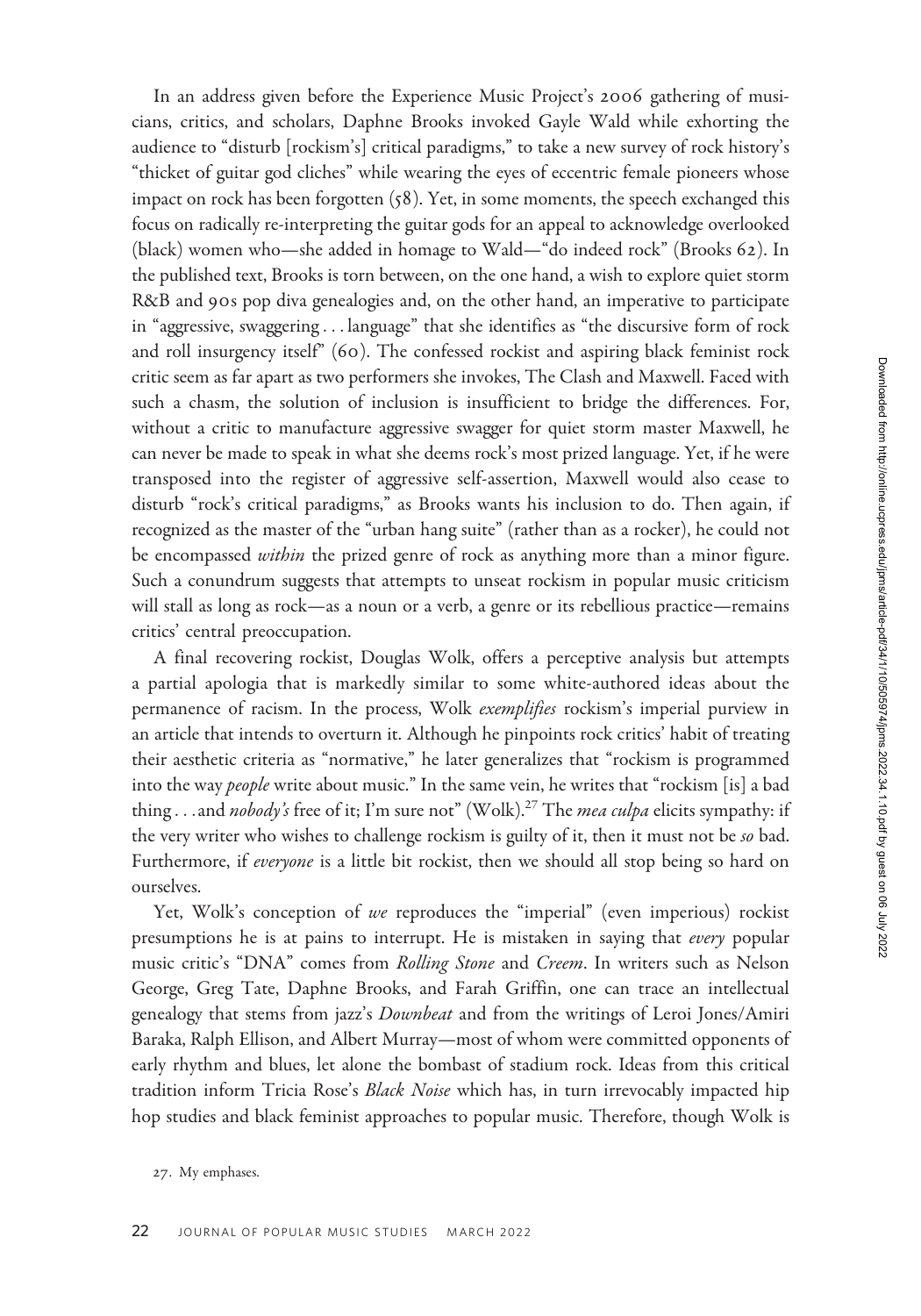right to seek a way to understand other types of music "on [their] own terms," it would help to know (or remember) that these musics already have a critical archive and a language of approbation other than the one he deems universal: "[that] rocks."

Having mistakenly assumed that all popular music criticism is rock-based Wolk looks to "escape the choking staleness" of the rock canon by "[staging] raids on other kinds of culture criticism: great writing about movies, about literature, about food." Unfortunately, these avenues offer no escape. Outside of poststructuralist academia, the prevailing assumption is that an inventive genius with enduring integrity—the hero of all rockist tales—stands behind every successful creative  $act.^{28}$  The worship of the Warholian sellout occurs only in certain avant-garde circles. Moreover, even this vanguard holds onto the notion of a rebellious core self, deploying experimental techniques and trickster personae to slough off imposed identities. As Keightley argues, modernist critics of folk romanticism are still invested in the authentic. They just locate it in masquerade, irony, and other distancing mechanisms (Keightley 138). Across the fields of literature, dance, cinema, music—and, I would imagine, cuisine—the devotion to authenticity is widely demonstrated in staged struggles against a tangle of presumed constraints: restrictive tradition, contaminating modernization, consumers' demands, and greedy managers and corporations. Stretching rock to include forgotten women, dismissed genres, or even non-musical fields of culture is no guarantee of a way out of rockism because the desire for the completely and permanently inviolable individual merely passes through rock's jurisdiction. As I have argued, it did not begin there and will not end there.

As a brief attempt to "say something new" about rock's canon (Wolk), I would like to experiment by restoring Aretha Franklin to the throne of the undisputed Queen of Soul, after rockists removed her to a less powerful post in a broader field: the best singer in the history of "rock & roll" (Lethem).<sup>29</sup> While I do not doubt Franklin's appeal beyond the precincts of soul and gospel, I want to draw attention to the ways that importations of musicians from other genres into rock's canon tend to misrepresent the musical priorities of communities in which the performer's playing (as if) only for *himself* is not the aim. For example, when rock critics praise Aretha Franklin for refusing to let a lyricist "tell her what a song is about," they substitute their belief that agency resides in the rebellious individual for an alternate conception of power (Gersten).<sup>30</sup> Based on her roots in the church, Franklin might think of an agent not only as one who operates independently for her own benefit but also as one who gives herself over to be used by a higher power (see Gordon 23). To countenance this possibility does more than simply establish that a black female gospel musician may have different priorities than an avowedly hedonistic white male rocker. This mode of analyzing Aretha Franklin reveals that the performance of

<sup>28</sup>. Pushing against this cult of the artistic genius, Jack Halberstam has argued that Lady Gaga's genius is not individual but indicative of a collective undoing of gender and a search for spiritual payoffs beyond capitalism.

<sup>29</sup>. I say "less powerful" because, as Frith and McRobbie argue, "soul and country musics offer women more autonomous power than achieved by 'women in rock'" (53).

<sup>30</sup>. See Lethem, as well, for an argument that the rock vocalist, like the jazz soloist, breaks the confines of the composer's will.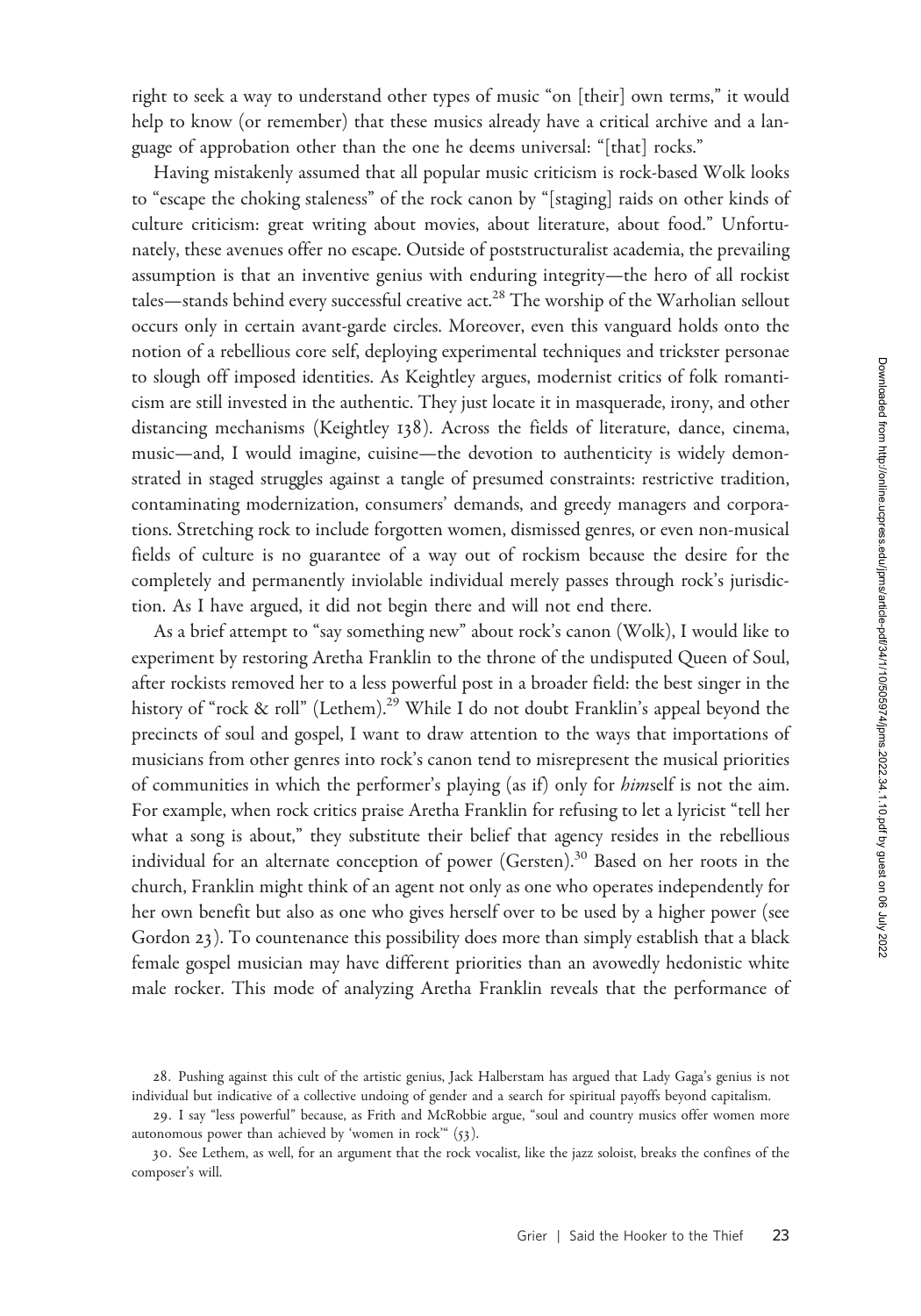hypnotizing musical *mastery* so prized in rock (e.g., the immobile Howlin' Wolf) may be produced by its seeming opposite: *submission* to a higher authority, musical or divine. Insisting that agency is not a sign of sovereignty would shake up rock criticism (and cultural criticism more broadly) much more than proving that Ree rocks as hard as the Stones—or that black women do things entirely differently ... and that's OK!

Exceeding these aspirations toward inclusion or diversity, a new conception of agency might provide the "new story" that Gayle Wald sought. In introducing Rosetta Tharpe, Wald insists that regardless of the effects of the "Holy Spirit"—or the appearance that she is "lost in her music"—the guitarist "remains utterly in control of its effects on her audience" (viii). The notable use of possessive pronouns emphasizes a commitment to a vision in which the great artist consciously masters and effectively conquers self, sound, and audience at once. As a counter, think of the ways that a phrase like "slave to the rhythm"—evoked by Grace Jones and Michael Jackson—relinquishes the possibility of self-imposition. Musicians and dancers appear as subjects of a rhythmic master in an economy decidedly unlike—yet eerily reminiscent of—that of New World slavery. The ineradicable presence of an external master suggests that freedom and authority can—and perhaps must—be present together, not only for black people in the New World but for all of us descended from the disfranchised. Thus, the tremendous work involved in redeeming a dismissed or forgotten artist should be supplemented by a commensurate divestment from the search for an uncompromised rebel. For, it would appear that rockism's fundamental power lies not in its capacity to canonize based on social identity but in its echoing the conventional wisdom that only in pursuing absolute independence can one enjoy a taste of freedom.

### CONCLUSION: EMBRACING PROSTITUTES, CLOTHED AND UNCLOTHED

For those seeking some way out of rockism, the important question Daphne Brooks posed still remains open: "Is it possible to write about rock like a black feminist critic?" (61). Consulting with the unofficial dean of black feminist critics seems an apt way to respond. Reminiscing about the establishment of African American literary studies, Hortense Spillers offers a lucid portrait of "the problem" with canons and a program for engaging it. She writes:

It seemed to me that it was woefully insufficient to a clarification of the "problem" to simply attach "black" to a line-up of emergent epistemologies—"structuralism," "poststructuralism," "feminism," "postmodernism," to name a few—but that we had rather go into the formation itself to determine what it had missed in drawing its borders, which inevitably excluded "black" from its accounting procedures. (Spillers 11)

Following Spillers, one might conclude that placing "black feminist" in front of "rock criticism" is not sufficient. Indeed, a criticism that could effect the goals of black feminism might have to forgo calling itself by that name if, at a given moment, such a designation would restrict its project to rescuing black women who "do indeed rock" (Brooks 61). It could not rest with the patronizing inclusion of denigrated artists, fans, and genres as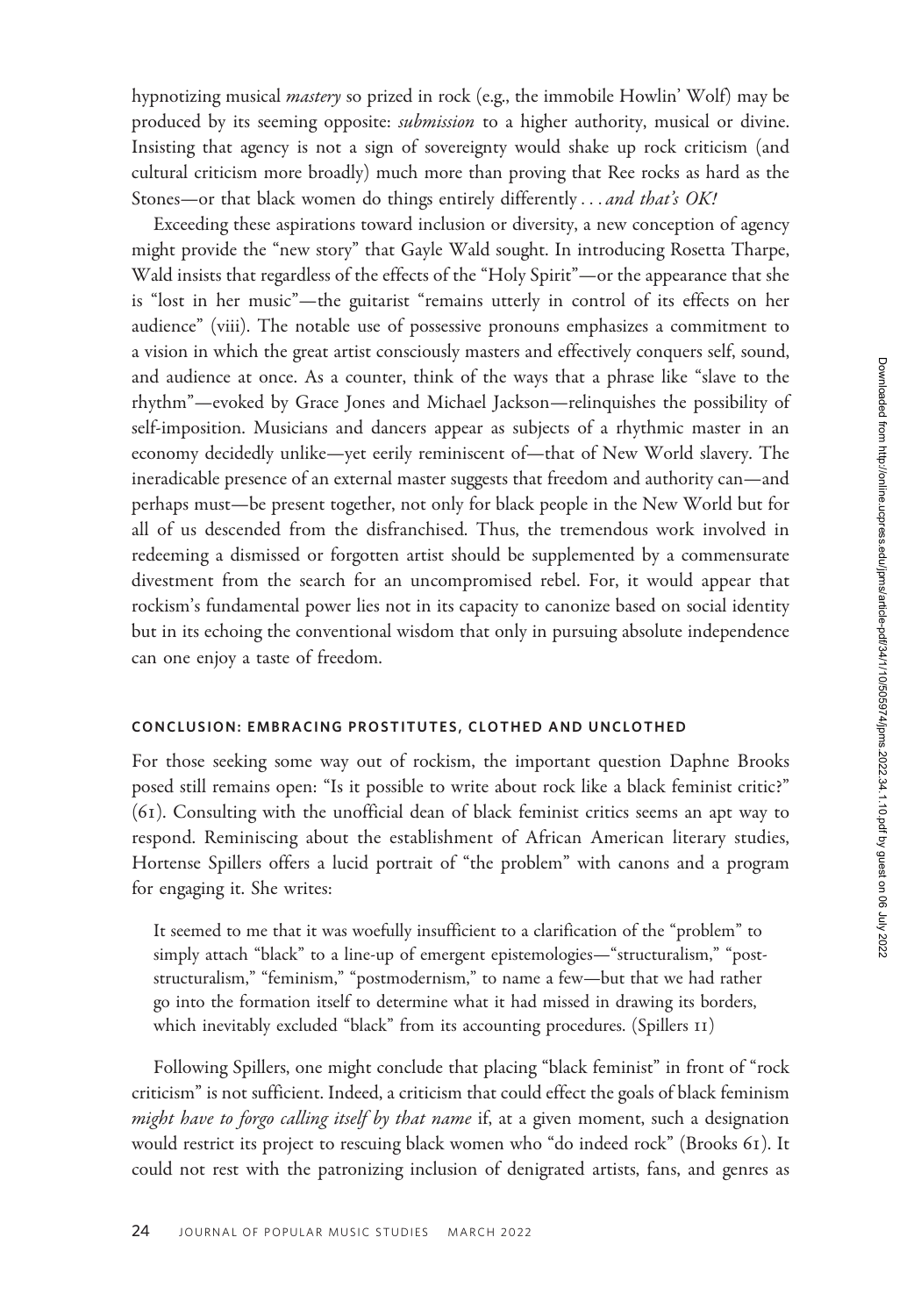rockers, after all. For rock's aesthetic tenets, like the political promises of the Age of Revolutions, have located the cause of subordination in the moral makeup of the individual rather than in social interactions. Consequently, even if rockism can be modified to recognize anticommercial authenticity in persons of unexpected races and sexes, that achievement will be incomplete if it serves to reconfirm that the pure rebels, slaves, and hookers of the rockist imagination do exist. A transformative rock criticism would certainly propel overdue redistribution of prestige and long-term profits through canon expansion, but it would also have to flesh out the cardboard characters on both sides of rockism's market allegory.

It has certainly been a worthwhile victory to demonstrate that women, rappers, and dance-pop artists can be possessed of a driven *auteur's* vision, despite the fact that many reject the mode of the hermit or wallflower. Still, I cannot help but think that it would be more effective—not to mention plain, delicious fun—to consider that rockists may have been in love with whoring performers all along. It was just that, because of shared ambivalence, *auteurs* and critics agreed that, in the rock business, prostitutes should be *paid* to keep their clothes *on*.

### ACKNOWLEDGMENTS

The author wishes to thank the Provost's Postdoctoral Fellowship, the Franklin Humanities Institute, and the Women's Studies Program at Duke University for support that enabled this research. For their careful engagement with the work in progress, special acknowledgement is due to Arthur Knight, Elliott Powell, and David Rentz.

#### WORKS CITED

- Agnew, Jean-Christophe. Worlds Apart: The Market and the Theater in Anglo-American Thought, 1550-1750. New York: Cambridge UP, 1988. Print.
- Allen, Theodore W. The Invention of the White Race: The Origin of Racial Oppression in Anglo-America. New York: Verso, 1997. Print.
- Anderson, Benedict. Imagined Communities: Reflections on the Origin and Spread ofNationalism. Revised. New York: Verso, 1991. Print.
- Brooks, Daphne A. "The Write to Rock: Racial Mythologies, Feminist Theory, and the Pleasures of Rock Music Criticism." Women and Music: A Journal of Gender and Culture 12 (2008): 54-62. Print.
- Burnett, Mark Thornton. Masters and Servants in English Renaissance Drama and Culture: Authority and Obedience. New York: St. Martin's Press, 1997. Print.
- Christgau, Robert. "A Man as Good as Janis: Jose Feliciano, Three Dog Night, Joe Cocker." New York Times 17 August 1969. Web. 9 Sept. 2011.
- -. "Decade: Rockism Faces the World." Village Voice 2 January 1990. Web. 13 Sept. 2011.
- Christiansen, Rupert. "Joni Bows Out, Integrity Intact." Daily Telegraph 20 November 2002. Web. 21 Feb. 2012.
- Coates, Norma J. "Teenyboppers, Groupies, and Other Grotesques: Girls and Women and Rock Culture in the 1960s and Early 1970s." Journal of Popular Music Studies 15.1 (2003): 65-94. Print.
- Davis, Tracy C. Actresses as Working Women: Their Social Identity in Victorian Culture. New York: Routledge, 1991. Print.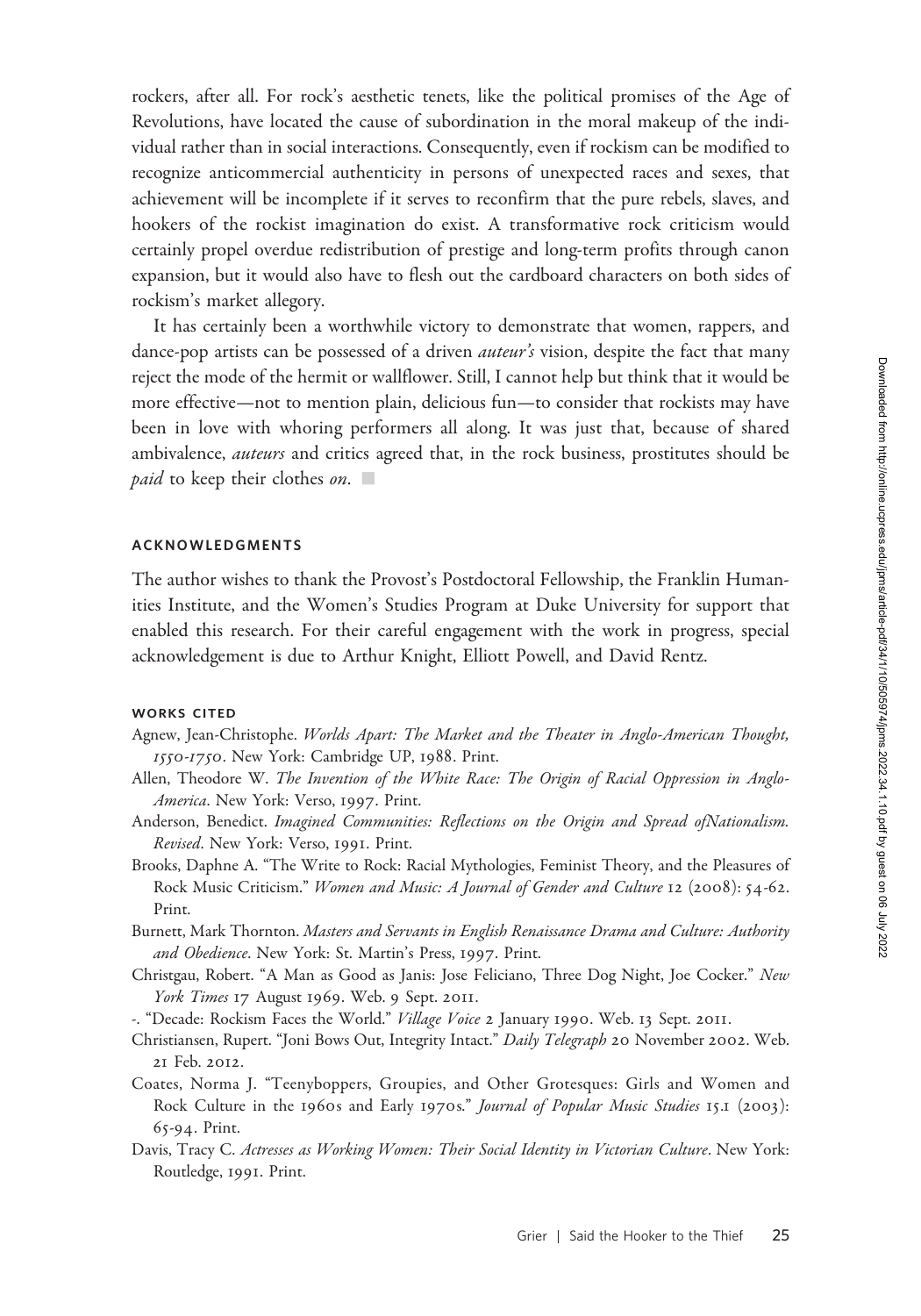- Echols, Alice. Scars of Sweet Paradise: The Life and Times of Janis Joplin.New York: Metropolitan Books, 1999. Print.
- -. "'shaky Ground': Popular Music in the Disco Years." Shaky Ground: The Sixties and its Aftershocks. New York: Columbia UP, 2002. 159-192. Print.
- -. "The Soul of a Martian: A Conversation with Joni Mitchell (1994)." Shaky Ground: The Sixties and its Aftershocks. New York: Columbia UP, 2002. 207-222. Print.
- Ferguson, Roderick A. Aberrations in Black: Toward a Queer of Color Critique. Minneapolis: U of Minnesota P, 2004. Print.
- Fiedler, Leslie. "Come Back to the Raft Ag'in, Huck Honey!" (1948). The Devil Gets His Due: The Uncollected Essays of Leslie Fiedler. Eds. F. Samuele and S. Pardini. Berkeley, CA: Counterpoint, 2009. 46-53. Print.
- Frith, Simon. "Pop Music." The Cambridge Companion to Pop and Rock.Eds. Simon Frith, Will Straw, and John Street. Cambridge: Cambridge UP, 2001. 91-108. Print.
- -. "'The Magic That Can Set You Free': The Ideology of Folk and the Myth of the Rock Community (1981)." Taking Popular Music Seriously: Selected Essays. Burlington, VT: Ashgate, 2007. Print.
- Frith, Simon, and Angela McRobbie. "Rock and Sexuality (1978/79)." Taking Popular Music Seriously: Selected Essays. Burlington, VT: Ashgate, 2007. Print.
- Gallagher, Catherine. Nobody's Story: The Vanishing Acts of Women Writers in the Marketplace, 1670-1820. Berkeley: U of California P, 1995. Print.
- Gersten, Russell. "Aretha Franklin." The Rolling Stone Illustrated History of Rock &Roll. Ed. Jim Miller. New York: Random House, 1976. 234-237. Print.
- Gordon, Scott Paul. The Power of the Passive Self in English Literature, 1640-1770. Cambridge UP, 2002. Print.
- Gracyk, Theodore. Rhythm and Noise: An Aesthetics ofRock. Durham, NC: Duke UP, 1996. Print.
- Grier, Miles Parks. "The Only Black Man at the Party: Joni Mitchell Enters the Rock Canon." Genders 56 (Fall 2012). Web. 5 October 2012
- Halberstam, Jack. "Going Gaga." From Gaga to Waka Waka: Sub-Cultural Noise and Global Politics. Los Angeles, 2011. Conference Presentation.
- Holden, Stephen. "POP VIEW: Three Women and Their Journeys in Song; Too Feminine for Rock? Or Is Rock Too Macho?" New York Times 14 January 1996. Web. 3 May 2011.
- "Into the Pain of the Heart." Time 4 April 1969. Web. 5 May 2011.
- Isaac, Rhys. The Transformation of Virginia: 1740-1790. Chapel Hill: U of North Carolina P, 1982. Print.
- Keightley, Keir. "Reconsidering Rock." The Cambridge Companion to Pop and Rock. Eds. Simon Frith, Will Straw, and John Street. Cambridge: Cambridge UP, 2001. 109-142. Web. 22 Feburary 2012.
- Kennealy-Morrison, Patricia. "Rock Around the Cock" (1970). Rock She Wrote: Women Write About Rock, Pop, and Rap. Eds. Evelyn McDonnell and Ann Powers. New York: Delta, 1995. 357-363. Print.
- Knelman, Martin. "Joni Mitchell's Both Sides Now on Display." Toronto Star 2 March 2003. Web. 5 May 2011.
- Lacy, Susan, and Stephanie Bennett. Joni Mitchell Woman of Heart and Mind: A Life Story. New York: Eagle Rock, 2003. Film.
- Lethem, Jonathan. "100 Greatest Singers." Rolling Stone 27 November 2008. Web. 16 April 2011. Loder, Kurt. "Interview with Bob Dylan." Rolling Stone 5 December 1987: 302304. Print.
- Lott, Eric. Love and Theft: Blackface Minstrelsy and the American Working Class. New York: Oxford UP, 1995. Print.
- McLeod, Kembrew. "Authenticity Within Hip-hop and Other Cultures Threatened with Assimilation." Journal ofCommunication 49.4 (1999): 134-150. Print.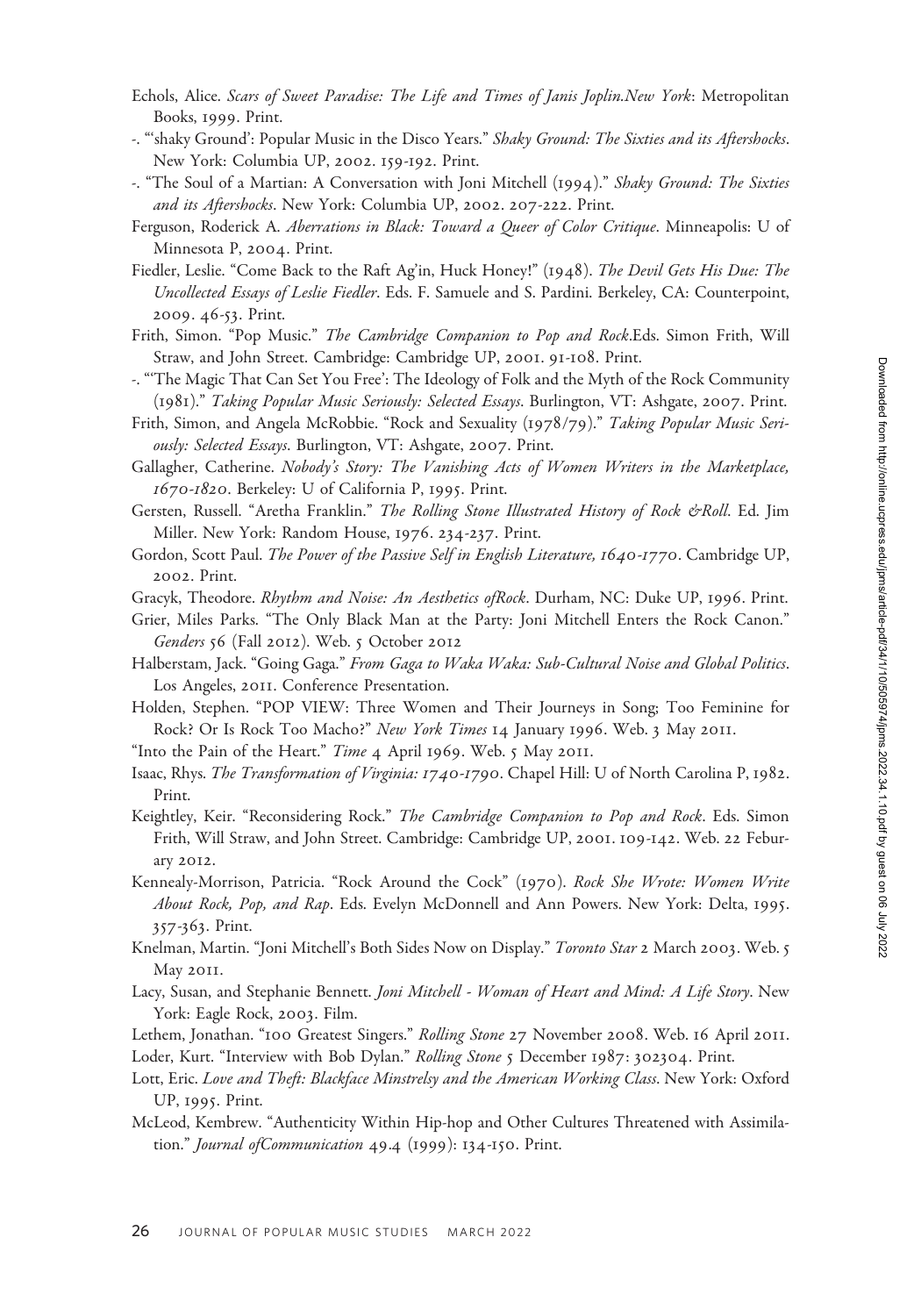- Moore, Madison. "Tina Theory: Notes on Fierceness." Journal ofPopular Music Studies 24.1 (2012): 71-86. Print.
- Morgan, Jennifer L. Laboring Women: Reproduction and Gender in New World Slavery. Philadelphia: U of Pennsylvania P, 2004. Print.
- Newbury, Michael. "Eaten Alive: Slavery and Celebrity in Antebellum America." English Literary History 61.1 (1994): 159-187. Print.
- North, Michael. The Dialect of Modernism: Race, Language, and Twentieth-CenturyLiterature. New York: Oxford UP, 1998. Print.
- O'Brien, Karen. Joni Mitchell: Shadows and Light. London: Virgin, 2001. Print.
- Paglia, Camille. "Madonna II: Venus ofthe Radio Waves." Sex, Art, and American Culture: Essays. New York: Vintage, 1992. 6-13. Print.
- Pateman, Carole, and Charles Wade Mills. Contract and Domination. Malden, MA: Polity, 2007. Print.
- Peiss, Kathy Lee. Hope in a Jar: The Making of America s Beauty Culture. New York: Metropolitan Books, 1998. Print.
- Pullen, Kirsten. Actresses and Whores: On Stage and in Society. NewYork: Cambridge UP, 2005. Print.
- Retman, Sonnet. "Between Rock and a Hard Place: Narrating Nona Hendryx's Inscrutable Career." Women & Performance: A Journal of Feminist Theory 16.1 (2006): 107-118. Print.
- Roediger, David R. The Wages of Whiteness: Race and the Making of the American Working Class. Revised. New York: Verso, 1999. Print.
- Romack, Katherine. "Striking the Posture of a Whore: The Bawdy House Riots and the 'Antitheatrical Prejudice'." Genders 50 (2009): Web. 22 Feburary 2012.
- Rosen, Hannah. "'Not That Sort of Women': Race, Gender, and Sexual Violence During the Memphis Riot of 1866." Sex, Love, Race: Crossing Boundaries in North American History. Ed. Martha Hodes. New York: New York UP, 1999. 267-293. Print.
- Rosen, Jody. "The Perils of Poptimism." Slate 9 May 2006. Web. 25 February 2012.
- Rozbicki, Michal Jan. "Between Private and Public Spheres: Liberty as Cultural Property in Eighteenth-Century British America." Cultures and Identities in Colonial British America. Eds. Robert Olwell and Alan Tully. Baltimore: Johns Hopkins UP, 2006. 293-318. Print.
- Rubin, Gayle. "The Traffic in Women: Notes on the Political Economy of Sex." Feminist Anthropology: A Reader. Ed. Ellen Lewin. Malden, MA: Black-well, 2006. 87-106. Print.
- Sanneh, Kelefa. "The Rap Against Rockism." The New York Times 31 October 2004. Web. 16 April 2011.
- Saul, Scott. Freedom Is, Freedom Ain't: Jazz and the Making of the Sixties. Cambridge, MA: Harvard UP, 2005. Print.
- Spillers, Hortense J. "Peter's Pans: Eating in the Diaspora." Black, White, and in Color: Essays on American Literature and Culture. Chicago: U of Chicago P,
- den Tandt, Christophe. "Men at Work: Musical Craftsmanship, Gender, and Cultural Capital in Classic Rock." Reading Without Maps? Cultural Landmarks in a Post-Canonical Age: A Tribute to Gilbert Debusscher. Brussels: Peter Lang, 2005. 379-399. Print.
- Wald, Elijah. How the Beatles Destroyed Rock n Roll: An Alternative Historyof American Popular Music. New York: Oxford UP, 2009. Print.
- Wald, Gayle. "Mezz Mezzrow and the Voluntary Negro Blues." Race and the Subject of Masculinities. Ed. Michael Uebel. Durham, NC: Duke UP, 1997. 116-137. Print.
- -. Shout, Sister, Shout!: The Untold Story of Rock-and-Roll Trailblazer Sister Rosetta Tharpe. Boston: Beacon Press, 2007. Print.
- -. "Sister Rosetta Tharpe and the Prehistory of 'Women in Rock'." This Is Pop: In Search ofthe Elusive at Experience Music Project. Ed. Eric Weisbard. Cambridge, MA: Harvard UP, 2004. 56-67. Print.